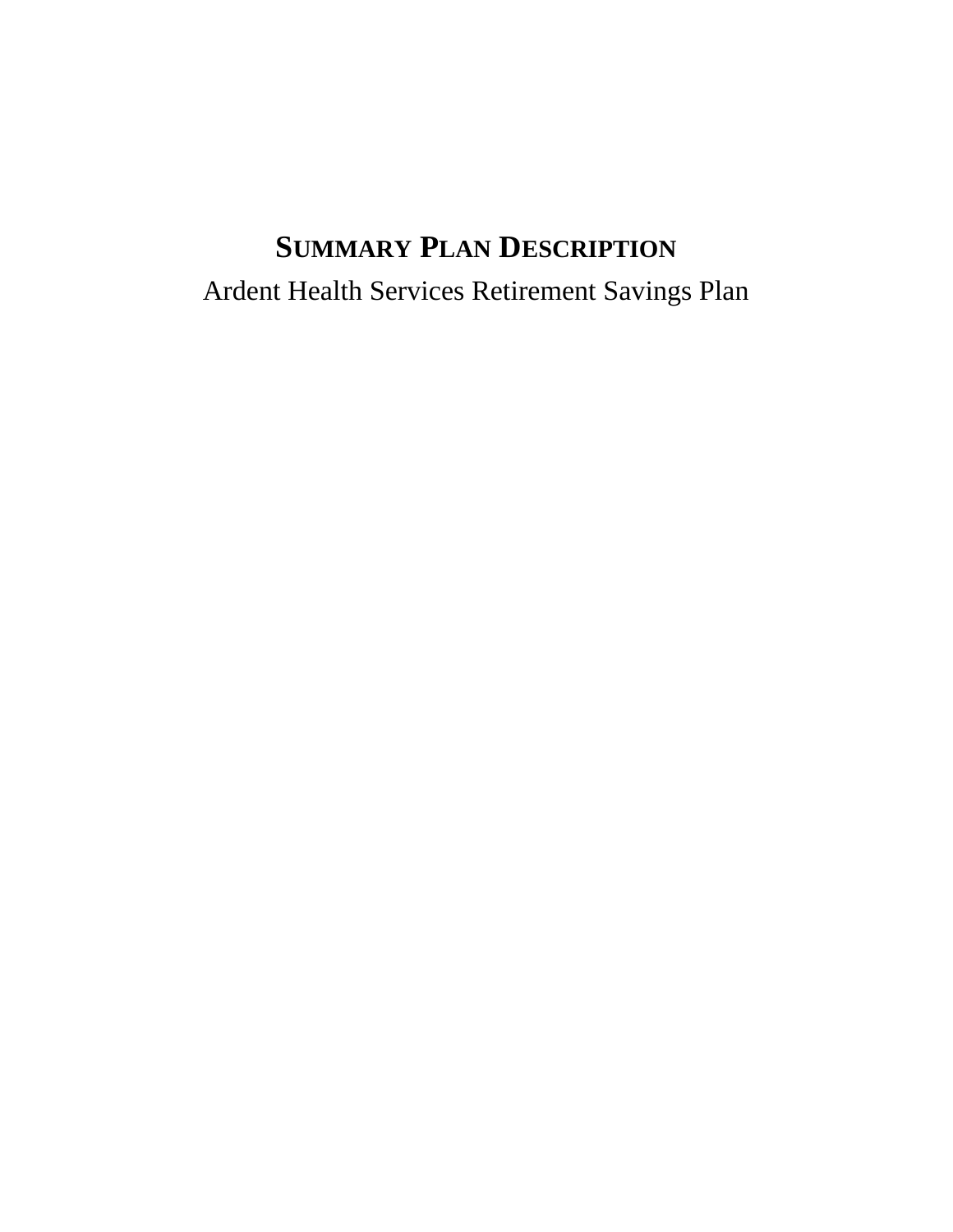# Ardent Health Services Retirement Savings Plan

| $\mathbf{I}$ . |                                                                               |
|----------------|-------------------------------------------------------------------------------|
| II.            |                                                                               |
| III.           |                                                                               |
| IV.            |                                                                               |
| V.             |                                                                               |
| VI.            |                                                                               |
| VII.           |                                                                               |
| VIII.          |                                                                               |
| IX.            |                                                                               |
| <b>X.</b>      |                                                                               |
| XI.            |                                                                               |
| XII.           |                                                                               |
|                | <b>LOAN PROCEDURES FOR ARDENT HEALTH SERVICES RETIREMENT SAVINGS PLAN  21</b> |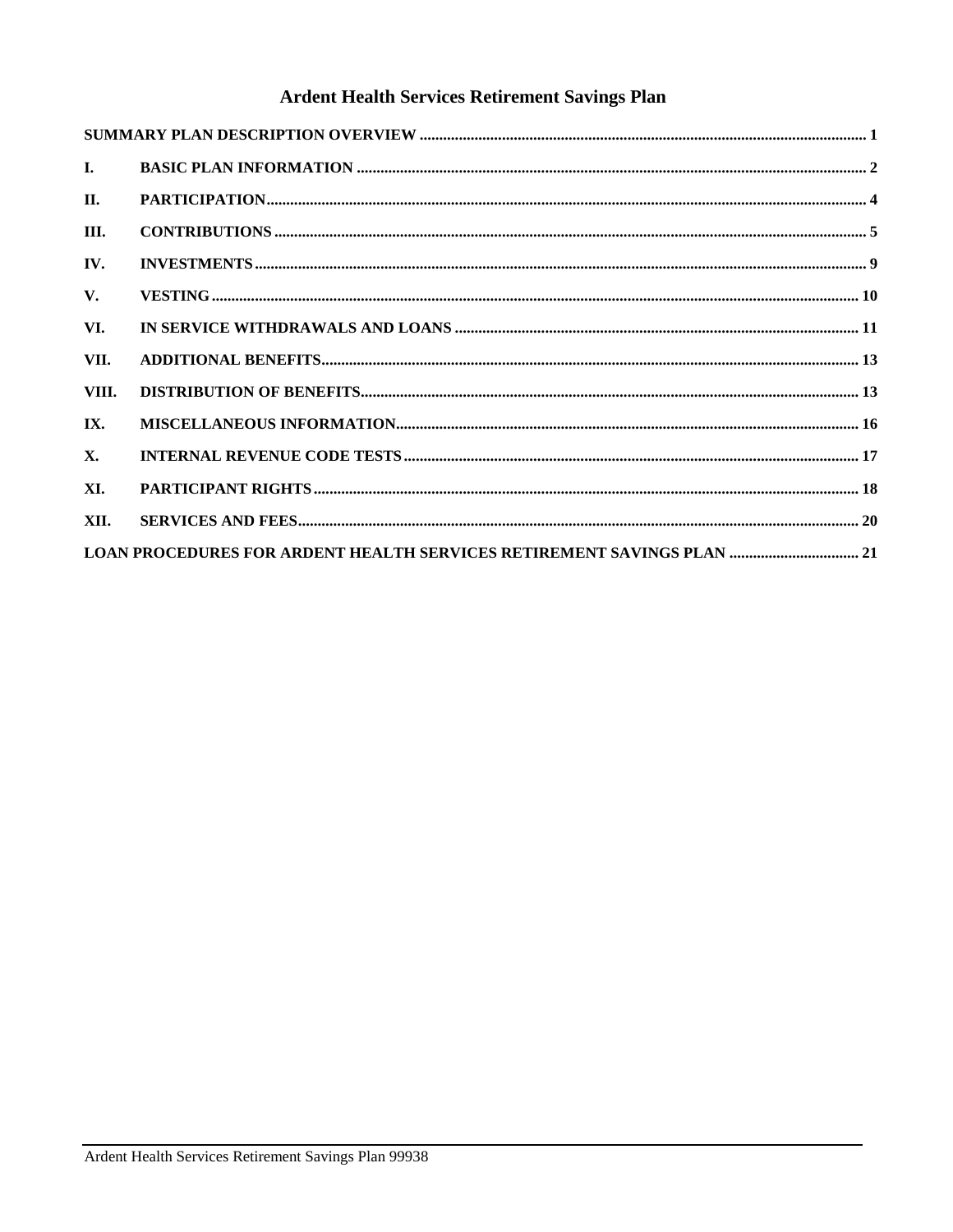# **Summary Plan Description Overview**

# Ardent Health Services Retirement Savings Plan

<span id="page-2-0"></span>The Ardent Health Services Retirement Savings Plan (the "Plan") of AHS Management Company, Inc. has been amended as of 12/30/2019 (the "Effective Date"). This Plan is intended to be a qualified retirement plan under the Internal Revenue Code.

The purpose of the Plan is to enable eligible Employees to save for retirement. As well as retirement benefits, the Plan provides certain benefits in the event of death, disability, or other termination of employment. The Plan is for the exclusive benefit of eligible Employees and their Beneficiaries.

This booklet is called a Summary Plan Description ("SPD") and it contains a summary in understandable language of your rights and benefits under the Plan, effective as of 12/30/2019. If you have any difficulty understanding any part of this SPD, you should contact the Plan Administrator identified in the Basic Plan Information section of this SPD for assistance during normal business hours.

This SPD is a brief description of the principal features of the Plan document and trust agreement and is not meant to interpret, extend or change these provisions in any way. A copy of the Plan document is on file with the Plan Administrator and may be read by any employee at any reasonable time. The Plan document and trust agreement shall govern if there is a discrepancy between this SPD and the actual provisions of the Plan.

This SPD is based on the federal tax implications of your participation in the Plan, transactions made within your Account, and distributions you may receive from the Plan. The state tax implications of your participation and these transactions should be determined based on an examination of appropriate state law. Please consult with your tax advisor if you have any questions regarding state tax law.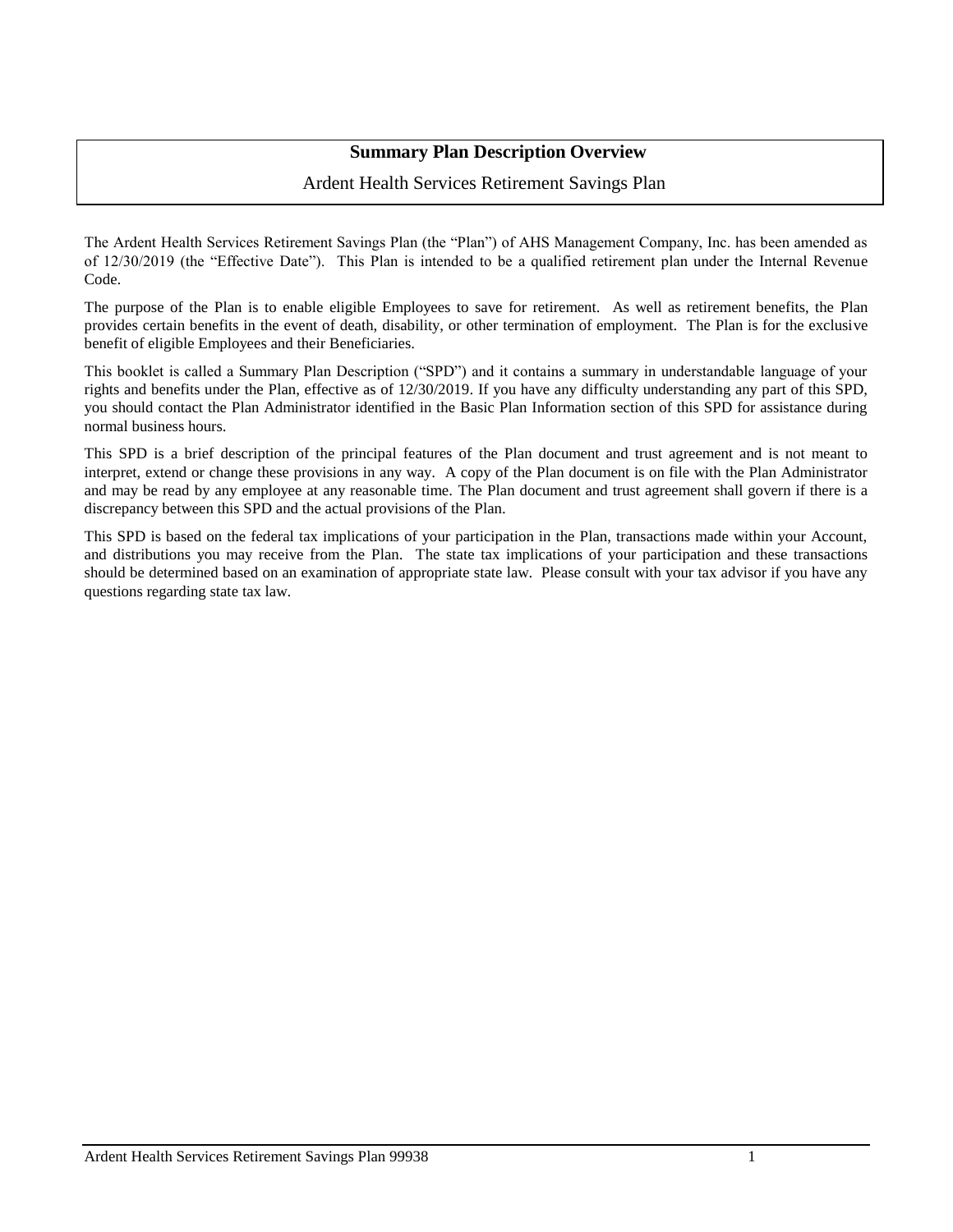# **I. BASIC PLAN INFORMATION**

<span id="page-3-0"></span>The information in this section contains definitions to some of the terms that may be used in this SPD and general Plan information. If the first letter of any of the terms defined below is capitalized when it is used within this SPD, then it represents the indicated defined term. Any capitalized terms not defined herein shall have the meanings given to such terms in the Fidelity Basic Plan Document No. 17 and its Adoption Agreement, effective as of 12/30/2019.

## **A. Account**

An Account shall be established by the Trustee to record contributions made on your behalf and any related income, expenses, gains or losses. It may also be referred to as an Account balance.

## **B. Beneficiary**

This is the person or persons (including a trust) you designate, or who are identified by the Plan document if you fail to designate or improperly designate, who will receive your benefits in the event of your death. You may designate more than one Beneficiary. If you are married, you may not designate a Beneficiary other than your spouse without your spouse's written consent. A notary public or Plan representative must witness your spouse's signature on the consent form.

# **C. Deferral Contribution**

This is a contribution taken directly from the pay of an Employee and contributed to the Plan, subject to certain limits (described below). The Plan permits you to make both pre-tax and certain after-tax (Roth) Deferral Contribution amounts.

# **D. Disability**

Under your Plan, you are disabled if you are eligible for Social Security disability benefits.

## **E. Employee**

An Employee is an individual who is employed by your Employer as a common law employee or, in certain cases, a leased employee or self-employed individual and is not terminated.

## **F. Employer**

The name and address of the entity referred to in this SPD as the "Employer" is:

AHS Management Company, Inc. 1 Burton Hills Boulevard, Suite 250 Nashville, TN 37215 The Employer's federal tax identification number is: 62-1743438

The following Related Employer(s) also participate in the Plan and employees of each Related Employer listed below shall be eligible to participate in accordance with the Participation section of this SPD. These participating Related Employers may also be referred to in this SPD as your "Employer."

| Federal Tax<br><b>Identification Number</b> | Participating Related Employer Name  | Designation |
|---------------------------------------------|--------------------------------------|-------------|
| 45-2652006                                  | AHS Claremont Regional Hospital, LLC | Related     |
| 20-1024792                                  | AHS Cushing Hospital, LLC            | Related     |
| 20-1026264                                  | AHS Henryetta Hospital, LLC          | Related     |
| 77-0633896                                  | AHS Hillcrest Medical Center, LLC    | Related     |
|                                             |                                      |             |
| 20-1026319                                  | AHS Management Services of           | Related     |
|                                             | Oklahoma, LLC                        |             |
| 26-1076594                                  | AHS Oklahoma Heart Institute, LLC    | Related     |
| 20-1024250                                  | AHS Oklahoma Physician Group, LLC    | Related     |
| 45-2711804                                  | AHS Southcrest Hospital, LLC         | Related     |
| 20-1547519                                  | <b>Bailey Medical Center, LLC</b>    | Related     |
| 90-0914340                                  | BSA Harrington Physicians, Inc.      | Related     |
| 80-0868725                                  | BSA Health System Holdings, LLC      | Related     |
| 46-1266563                                  | BSA Health System of Amarillo, LLC   | Related     |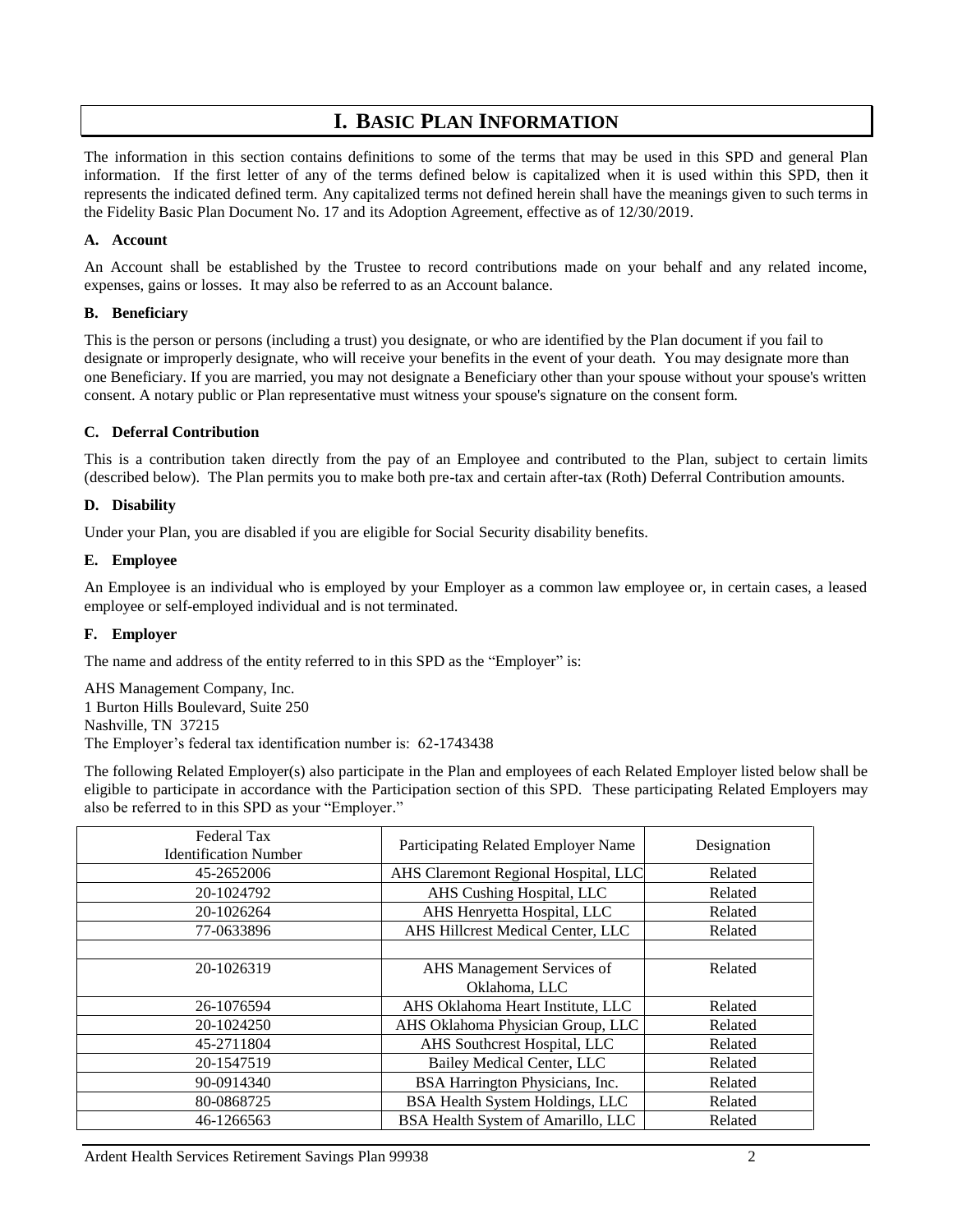| 30-0754305 | <b>BSA Hospital, LLC</b>                   | Related |
|------------|--------------------------------------------|---------|
| 46-1522270 | BSA Physicians Group, Inc.                 | Related |
| 85-0327237 | Lovelace Health Systems, Inc.              | Related |
| 85-0275777 | Southwest Medical Associates, LLC          | Related |
| 73-1600601 | Tulsa Spine and Specialty Hospital,<br>LLC | Related |
| 81-5326294 | Lovelace UNM Rehab Hospital, LLC           | Related |
| 82-0651263 | AHS Pryor Hospital, LLC                    | Related |
| 73-1620274 | Physicians Surgical Hospitals, LLC         | Related |
| 82-2033863 | Topeka Health System, LLC                  | Related |
| 26-3777619 | LHP Management Services, LLC               | Related |
| 90-0914743 | LHP IT Services, LLC                       | Related |
| 37-1655491 | LHP Montclair, LLC                         | Related |
| 26-4050855 | LHP Pasacack Valley, LLC                   | Related |
| 26-3756972 | LHP Pocatello, LLC                         | Related |
| 27-2814181 | LHP HH/Killeen, LLC                        | Related |
| 45-3508803 | LHP Texas MD Services, Inc.                | Related |
| 46-2906928 | MPV New Jersey MD Services, PC             | Related |
| 82-3878395 | Tyler Regional Hospital, LLC               | Related |
| 82-2901215 | AHS East Texas Health Systems, LLC         | Related |
| 82-2916500 | East Texas Health System, LLC              | Related |
| 82-3885642 | East Texas Air One, LLC                    | Related |
| 81-1424190 | <b>ETMC EMS</b>                            | Related |
| 82-3913174 | Rehabilitation Hospital, LLC               | Related |
| 75-2348381 | Healthfirst TPA, Inc.                      | Related |
| 75-2850142 | AccessDirect                               | Related |
| 75-2850143 | MM Solutions, Inc.                         | Related |
| 75-2969137 | Centralized Credentialing Services, Inc.   | Related |
| 82-3970937 | Specialty Hospital, LLC                    | Related |
| 82-3896865 | East Texas Home Health Services, LLC       | Related |
| 82-3934511 | Athens Hospital, LLC                       | Related |
| 82-4005981 | Carthage Hospital, LLC                     | Related |
| 82-4019349 | Henderson Hospital, LLC                    | Related |
| 82-4037220 | Jacksonville Hospital, LLC                 | Related |
| 82-3953636 | Pittsburg Hospital, LLC                    | Related |
| 82-3817196 | Quitman Hospital, LLC                      | Related |
| 82-3426999 | ETMC Physician Group, Inc.                 | Related |
| 85-0424076 | New Mexico Heart Institute, LLC            | Related |

## **G. ERISA**

The Employee Retirement Income Security Act of 1974 (ERISA) identifies the rights of Participants and Beneficiaries covered by a qualified retirement plan.

#### **H. Fidelity Investments Contact Information**

Fidelity Investments is the recordkeeper of your Plan. To view your Account, make changes to investments, or perform transactions, please use the contact information below. All telephone calls will be recorded for quality.

Phone number: (800) 835-5095

Website: www.netbenefits.com

#### **I. Highly Compensated Employee**

You are is considered a highly compensated Employee if you (i) are an Employee; (ii) at any time during the current or prior year own, or are considered to own, more than five percent of your Employer; or (iii) received compensation from your Employer during the prior year in excess of \$130,000.00, as adjusted.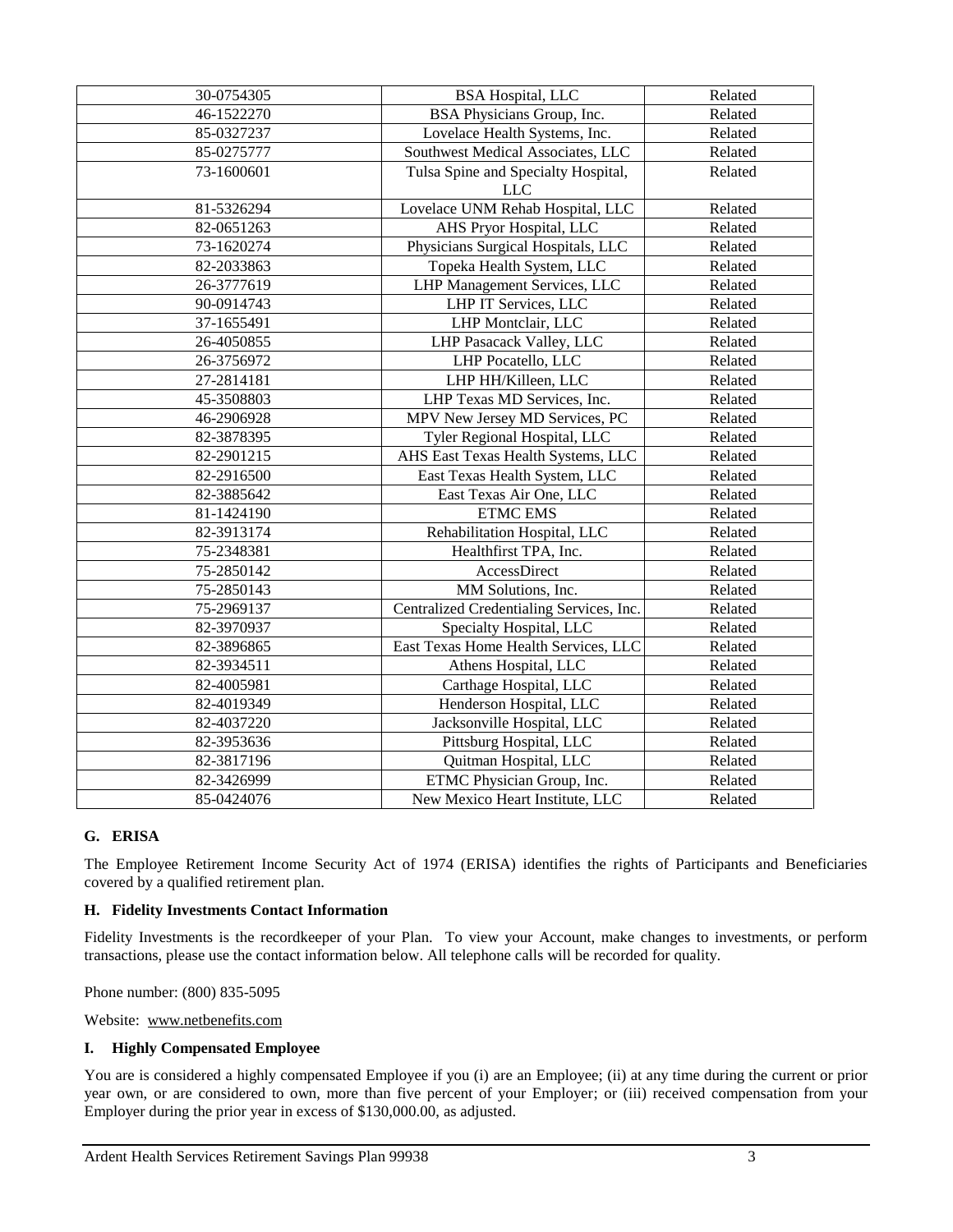## **J. Non-Highly Compensated Employee**

An Employee who is not a Highly Compensated Employee.

### **K. Participant**

A Participant is an eligible Employee who has satisfied the eligibility and entry date requirements and is eligible to participate in the Plan or a formerly eligible Employee who has an Account balance remaining in the Plan.

#### **L. Plan Type**

The Ardent Health Services Retirement Savings Plan is a defined contribution plan. These types of plans are commonly described by the method by which contributions for participants are made to the plan. The Ardent Health Services Retirement Savings Plan is a 401(k) deferral plan. More information about the contributions made to the Plan can be found in Section III, Contributions.

#### **M. Plan Administrator**

The Plan Administrator is responsible for the administration of the Plan and its duties are identified in the Plan document. In general, the Plan Administrator is responsible for providing you and your Beneficiaries with information about your rights and benefits under the Plan. The name, address and phone number of the Plan Administrator are:

Ardent Health Services Benefits Plan Administration Committee

1 Burton Hills Boulevard, Suite 250 Nashville, TN 37215 (615) 296-3000

# **N. Plan Name and Number**

The Plan is the Ardent Health Services Retirement Savings Plan, and the three-digit IRS number for the Plan is 001.

#### **O. Plan Sponsor**

The Plan's Sponsor is the first Employer listed under the definition of Employer above.

#### **P. Plan Year**

The Plan Year is the twelve-month period ending on the last day of December. The Plan Sponsor may only change or have changed the Plan Year by amending and restating to a new Plan document.

## **Q. Qualified Military Service**

Qualified Military Service is service in the uniformed services of the United States that results in the Participant having a right of reemployment with the Employer under federal law.

#### **R. Service of Process**

The Plan's agent for service of legal process is AHS Managemnet Company, Inc. Service of legal process may also be made upon the Plan Administrator.

#### **S. Trustee**

The Trustee is responsible for trusteeing the Plan's assets, which shall be held in a trust fund established by the Trustee. The trust fund will be the funding medium used for the accumulation of assets from which benefits will be distributed. The Trustee's duties are identified in the trust agreement and relate only to the assets in its possession. The name and address of the Plan's Trustee are:

<span id="page-5-0"></span>Fidelity Management Trust Company 245 Summer Street Boston, MA 02210

# **II. PARTICIPATION**

## **A. Eligibility Requirements**

You are eligible to participate in the Plan if you are an Employee.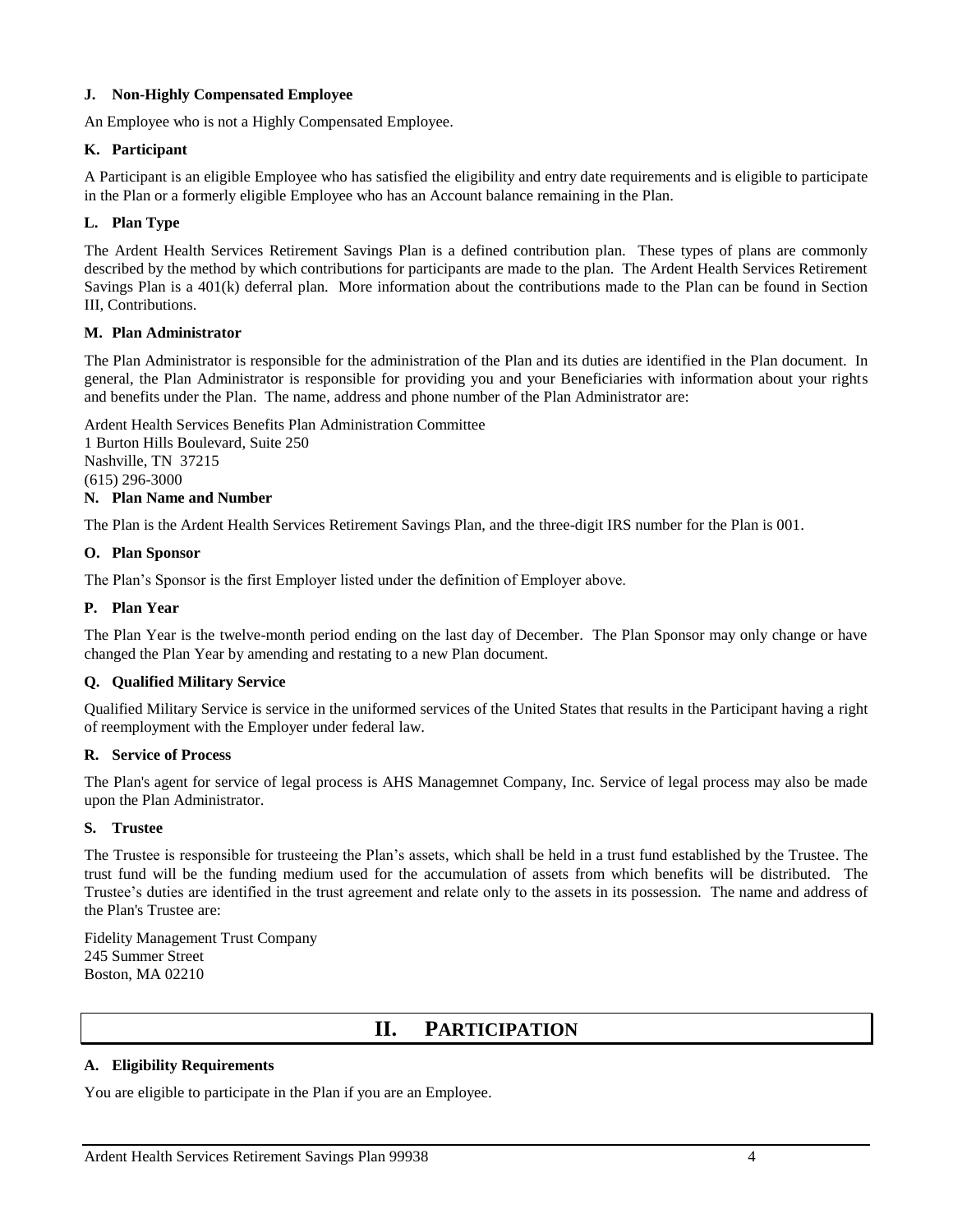However, you are not eligible to participate if you are:

- a resident of Puerto Rico
- covered by a collective bargaining agreement, unless the agreement requires the employees to be included under the Plan
- a nonresident alien with no income from a U.S. source

You are also not eligible to participate if you are an individual who is a signatory to a contract, letter of agreement, or other document that acknowledges your status as an independent contractor not entitled to benefits under the Plan and you are not otherwise classified by the Employer as a common law employee or the Employer does not withhold income taxes, file Form W-2 (or any replacement form), or remit Social Security payments to the Federal government for you, even if you are later adjudicated to be a common law employee.

You will become eligible to participate in the Plan according to the table below:

| <b>Contribution type</b>                                                                         | <b>Age Requirement</b> | <b>Service Requirement</b> | <b>Entry Date</b>       |
|--------------------------------------------------------------------------------------------------|------------------------|----------------------------|-------------------------|
| <b>Employee Deferral</b><br>Contributions and<br><b>Oualified Non-Elective</b><br>Contributions. | 21                     | $60 \text{ day}(s)$        | First day of each month |
| <b>Employer Matching</b><br>Contributions                                                        | 21                     | $60 \text{ day}(s)$        | First day of each month |
| <b>Employer Non-Elective</b><br>Contributions                                                    | 21                     | $12$ month(s)              | First day of each month |

You will become eligible to participate in the Plan according to the table(s) below if you are in one of the following group(s):

Temporary Employees, seasonal Employees, per diem Employees, PRN Employees, and interns.

| <b>Contribution type</b>                                                                        | <b>Age Requirement</b> | <b>Service Requirement</b>   | <b>Entry Date</b>       |
|-------------------------------------------------------------------------------------------------|------------------------|------------------------------|-------------------------|
| <b>Employee Deferral</b><br>Contributions and<br><b>Oualified Nonelective</b><br>Contributions. | 21                     | One year with $1000$ hour(s) | First day of each month |
| <b>Employer Matching</b><br>Contributions                                                       | 21                     | One year with $1000$ hour(s) | First day of each month |
| <b>Employer Non-elective</b><br>Contributions                                                   | 21                     | One year with $1000$ hour(s) | First day of each month |

Service with the following predecessor employers, if applicable, shall be counted for eligibility purposes: All non-Related Employers which the Employer has recognized as a predecessor Employer.

Once you become a Participant you are eligible to participate in the Plan until you terminate your employment with your Employer or become a member of a class of Employees excluded from the Plan. If you terminate your employment after you have met the eligibility requirements, and are later re-employed by your Employer, you will again be eligible to participate in the Plan when you complete one hour of service.

# **III. CONTRIBUTIONS**

<span id="page-6-0"></span>After you satisfy the participation requirements in Section II of this SPD, you will be eligible to make Deferral Contributions. In addition, your Employer may make matching and nonelective contributions to your Account. The type(s) of contributions available under the Plan are described in this section.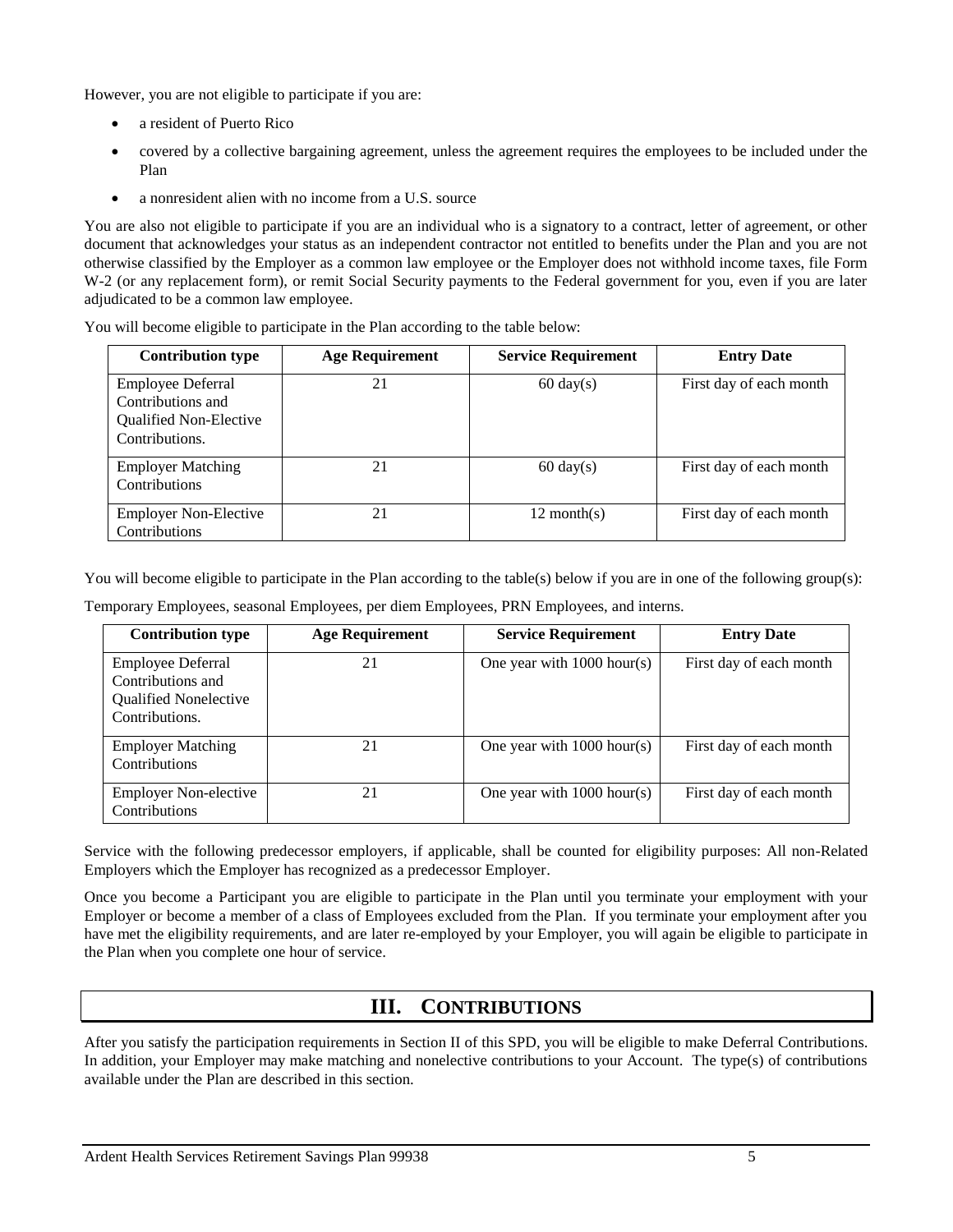## **A. Compensation**

Compensation must be defined to compute contributions under the Plan. For purposes of determining contributions, only Compensation paid to you for services you performed while employed as an Eligible Employee shall be considered. Generally, eligible compensation for computing contributions under the Plan is the taxable compensation for a Plan Year reportable by your Employer on your IRS Form W-2, excluding reimbursements or other expense allowances, fringe benefits (cash and non-cash), moving expenses, deferred compensation, and welfare benefits, and including salary reduction contributions you made to an Employer sponsored cafeteria, qualified transportation fringe, simplified employee pension, 401(k), 457(b) or 403(b) plan.

The definition of compensation for your Plan for purposes of computing contributions also excludes certain amounts as indicated in the table below.

| <b>Source</b>                                                                                           |                               |        |  | <b>Additional Exclusion (s)</b> |     |               |
|---------------------------------------------------------------------------------------------------------|-------------------------------|--------|--|---------------------------------|-----|---------------|
| Employee Deferral Contributions, Safe<br>Harbor Match and Qualified Nonelective<br><b>Contributions</b> | Code Section<br>compensation  | 414(s) |  | safe harbor exclusions          | and | post-year-end |
| <b>Employer Matching Contributions</b>                                                                  | Code Section<br>compensation. | 414(s) |  | safe harbor exclusions          | and | post-year-end |
| <b>Employer Nonelective Contributions</b>                                                               | Code Section<br>compensation. | 414(s) |  | safe harbor exclusions          | and | post-year-end |

Compensation for your first year of eligible Plan participation will be based upon eligible compensation paid for the entire Plan Year. Tax laws limit the amount of compensation that may be taken into account each Plan Year; the maximum amount for the 2020 Plan Year is \$285,000.

# **B. Contributions**

# **1. Regular Deferral Contributions**

You may elect to defer a percentage of your eligible compensation into the Plan after you satisfy the Plan's eligibility requirements. The percentage of your eligible compensation you elect will be withheld from each payroll and contributed to an Account in the Plan on your behalf. For pre-tax contributions being withheld from your compensation, the percentage you defer is subject to an annual limit of the lesser of 85% of eligible compensation or \$19,500 (in 2020; thereafter as adjusted by the Secretary of the Treasury) in a calendar year. You may change or revoke, on a prospective basis, your salary reduction agreement as of the beginning of each payroll period.

You will be eligible to designate some or all of your Deferral Contribution as a Roth Deferral Contribution at the time you make your deferral election. Once made, this election will be irrevocable (that is, Roth Deferral Contributions cannot later be re-characterized as pre-tax Deferral Contributions). If you elect to make Roth Deferral Contributions, the amount of your contribution will be included in your income for tax purposes, and the income tax withholding amounts will be deducted from the remainder of your pay, not from the Roth Deferral Contribution amount.

For example, if you have annual compensation of \$30,000 and elect to make a Roth Deferral Contribution to the Plan equal to 5% of your compensation, your Roth Deferral Contribution to the Plan will equal \$1,500 (5% of \$30,000). The tax withholding applicable to the amount you have elected to contribute to the Plan as a Roth Deferral Contribution will be applied against the remainder of your compensation.

Except with respect to the income taxation of Roth Deferral Contributions at contribution (described above) and to the distribution of amounts attributable to Roth Deferral Contributions (described below), Roth Deferral Contributions are subject to the same rules applicable to pre-tax Deferral Contributions. For example, pre-tax and Roth Deferral Contributions are added together to determine whether you have reached the Federal tax law limit on Deferral Contributions (\$19,500 in 2020 for those not eligible to make age 50 and over catch-up contributions) or the Plan's deferral limit. If you have participated in more than one employer-sponsored qualified plan during the year, the Federal tax law limit on Deferral Contributions is your personal limit across all plans, and you should promptly inform the Plan Administrator of any contributions you made outside of this Plan.

Your Deferral Contributions cannot be forfeited for any reason, however, there are special Internal Revenue Code rules that must be satisfied and may require that some of your contributions be returned to you. The Plan Administrator will notify you if any of your contributions will be returned. You may increase or decrease the amount you contribute as of the beginning of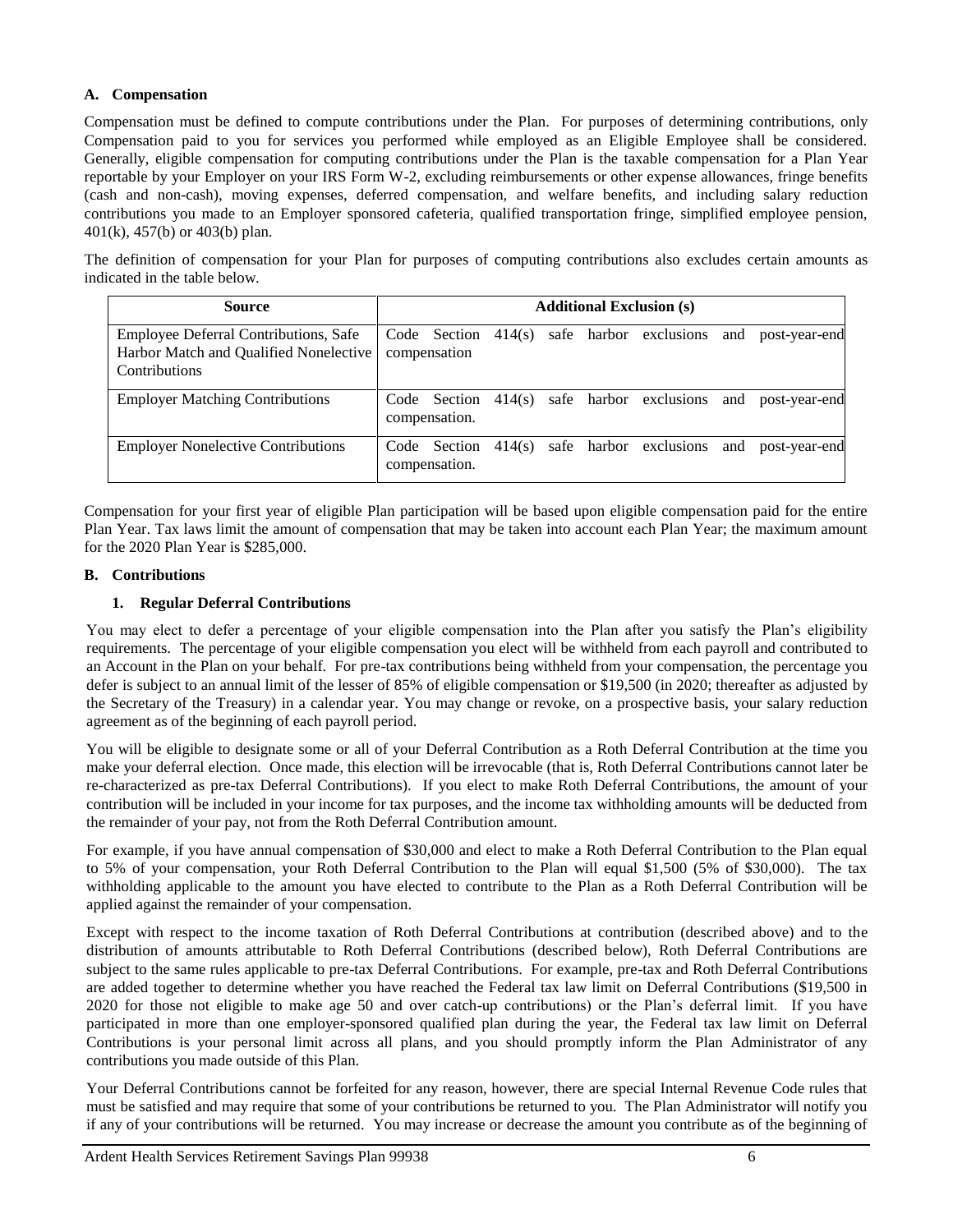each payroll period. You may also completely suspend your contributions which you may resume as of the first day of the beginning of each payroll period. If you want to increase, decrease, suspend, or resume your Deferral Contributions, please contact Fidelity.

You may create an annual increase program to gradually raise your contribution rate each year.

# **2. Age 50 and Over Catch-Up Contributions**

The Plan provides that Participants who are projected to be age 50 or older by the end of the taxable year and who are making Deferral Contributions to the Plan may also make a catch-up contribution of up to \$6,500 (in 2020; thereafter as adjusted by the Secretary of the Treasury).

# **3. Employer Matching Contributions**

You become eligible for matching contributions only if you make Deferral Contributions. For purposes of determining your matching contributions under the Plan, your Contributions will include Age 50 and Over Catch-Up Contributions. Employer matching contributions must be allocated to your Account in the Plan within prescribed legal time limits.

# **a. Safe Harbor Matching Contributions**

Your Employer has elected to make matching contributions to all eligible Participants in an amount equal to 100% of the first three percent of your eligible compensation, and 50% of the next two percent of your eligible compensation, contributed to the Plan as Deferral Contributions. These contributions satisfy certain Internal Revenue Code requirements and eliminate the need for the Plan to perform certain non-discrimination annual tests. You will be 100% vested in these contributions when made. These contributions may be distributed under the same circumstances which allow your Deferral Contributions to be distributed (i.e., death, disability, separation from service, age 59½, and termination of the Plan without the establishment of a successor plan). The Plan Administrator will provide written notice to you describing your rights and obligations under the Plan generally 30 days to 90 days prior to the beginning of Plan Years for which these contributions will be made. If you become eligible to participate during the Plan Year, the notice will be provided no more than 90 days before you become eligible.

# **b. Additional Matching Contributions**

Your Employer may make additional matching contributions. These additional matching contributions, if made, will be computed by your Employer based on a percentage of the eligible contributions you make to the Plan each Plan Year. You must complete at least 1,000 hours of service during the Plan Year and be employed as of the last day of the Contribution Period to be eligible to receive any additional matching contributions that may be made for that Plan Year. You do not need to satisfy this requirement if you die (including death while performing Qualified Military Service), become disabled, or retire during the Plan Year.

Your Employer will communicate the amount of any annual additional matching contributions.

# **4. Discretionary Nonelective Contributions**

Your Employer may make discretionary nonelective contributions in an amount to be determined by taking the appropriate legal action for each Plan Year. You must complete at least 1,000 hours of service during the Plan Year and be employed as of the last day of the Plan Year to be eligible to receive any nonelective contributions that may be made for that Plan Year. You do not need to satisfy this requirement if you die (including death while performing Qualified Military Service), become disabled or retire during the Plan Year.

## **a. Ratio of Compensation Formula**

Nonelective contributions, if any, made to the Plan by your Employer shall be allocated to your Account based upon the ratio that your compensation bears to the compensation of all eligible employees within the group of eligible employees to which you belong. Each employee will be considered his or her own group.

For additional information regarding the computation of this benefit, please contact the Plan Administrator.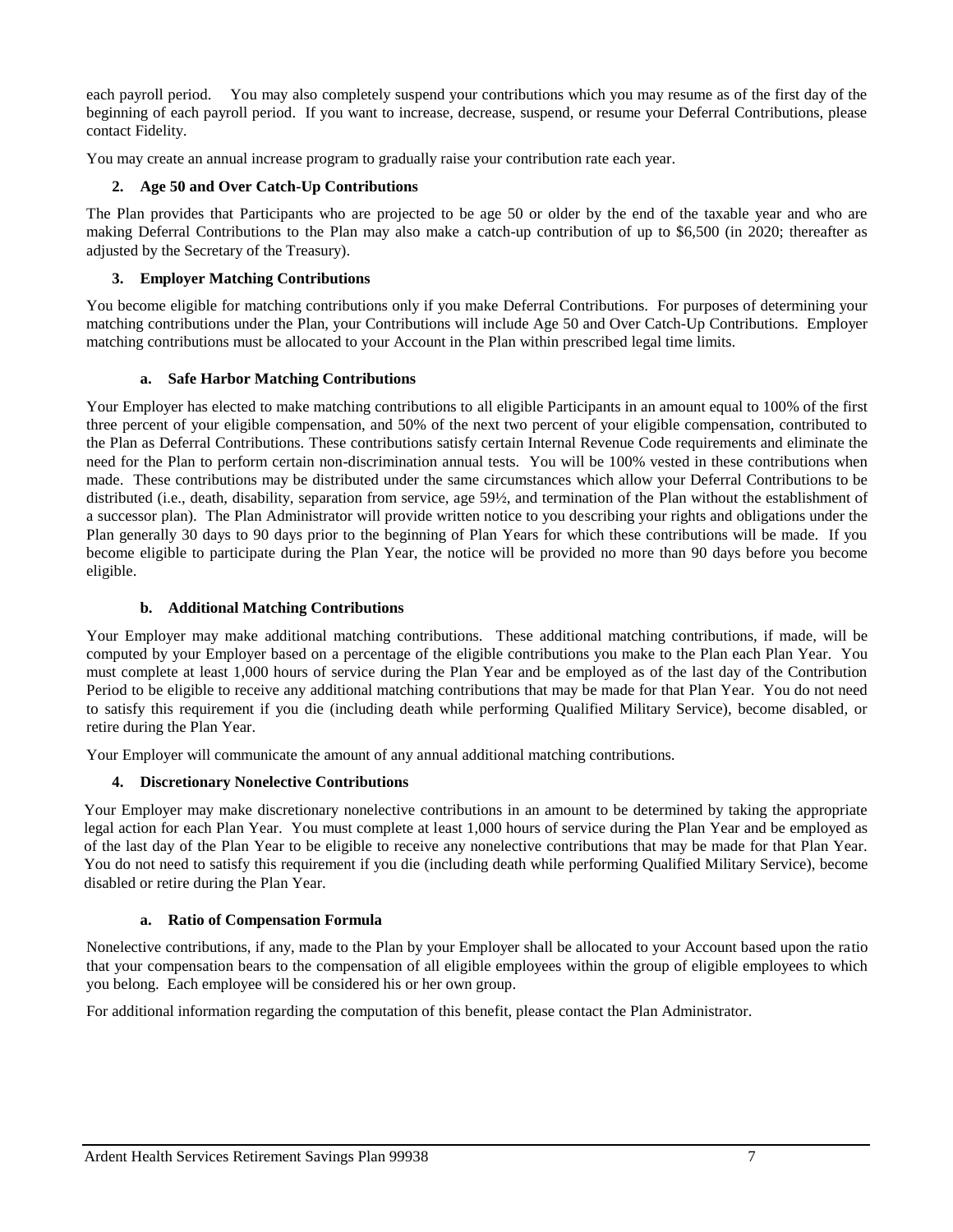# **5. Other Contributions and Limitations**

## **a. Qualified Nonelective Contributions**

Your Employer may designate all or a portion of any nonelective contributions for a Plan Year as "qualified nonelective contributions" and allocate them to certain Non-Highly Compensated Employees to help the Plan pass one or more annually required Internal Revenue Code non-discrimination test(s). You will be 100% vested in these contributions.

# **b. Additional Nonelective Contributions**

Your Employer may be required to make a flat percentage nonelective contribution to you if you are not a Highly Compensated Employee due to non-discrimination testing.

# **c. Limit on Contributions**

Federal law requires that amounts contributed by you and on your behalf by your Employer for a given limitation year generally may not exceed the lesser of:

\$57,000 (or such amount as may be prescribed by the Secretary of the Treasury); or

100% of your annual compensation.

The limitation year for purposes of applying the above limits is the twelve month period ending 12/31. Contributions under this Plan, along with Employer contributions under any other Employer-sponsored defined contribution plans, may not exceed the above limits. If this does occur, then excess contributions in your Account may be forfeited or refunded to you based on the provisions of the Plan document. You will be notified by the Plan Administrator if you have any excess contributions. Income tax consequences may apply on the amount of any refund you receive.

# **6. Rollover Contributions**

You can roll over part or all of an eligible rollover distribution you receive from an eligible retirement plan (a "Rollover Contribution") into this Plan even if you have not yet satisfied the age and service Eligibility requirements described in Section II above; however you will not become a Participant in the Plan until you have met the Plan's eligibility and entry date requirements. An eligible retirement plan is a qualified plan under Section 401(a), a 403(a) annuity plan, a 403(b) annuity contract, an eligible 457(b) plan maintained by a governmental employer, and an individual retirement Account and individual retirement annuity. An eligible rollover distribution includes any distribution from an eligible retirement plan, except any distribution from an individual retirement Account or an individual retirement annuity consisting of nondeductible contributions or any distribution from a 403(b) annuity contract consisting of after-tax employee contributions. Making Rollover Contributions to the Plan that consist of assets other than qualified 401(a) plan assets may result in the loss of favorable capital gains or ten year income averaging tax treatment that may otherwise be available with respect to a lump sum distribution to you from the Plan. The loss of this favorable tax treatment may also occur if you make a Rollover Contribution to the Plan that consists of qualified  $401(a)$  plan assets under certain circumstances. If you may be eligible for this special tax treatment, you should consult your tax advisor and carefully consider the impact of making a Rollover Contribution to the Plan.

The Plan Administrator determines which Rollover Contributions are acceptable and if any Rollover Contribution fails to meet the requirements of the Plan and must be distributed. If your Rollover Contribution to the Plan is not a direct rollover (i.e., you received a cash distribution from your eligible retirement plan), then it must be received by the Trustee within 60 days of your receipt of the distribution. Rollover Contributions may only be made in the form of cash, allowable fund shares, or (if the Plan allows new loans in accordance with the terms of this SPD) promissory notes from an eligible retirement plan. Your Rollover Contributions Account will be subject to the terms of this Plan and will always be fully vested and nonforfeitable. In general, if you receive an eligible rollover distribution as a surviving spouse of a Participant or as a spouse or former spouse who is an "alternate payee" pursuant to a qualified domestic relations order ("QDRO"), you may also make a Rollover Contribution to the Plan.

The Plan will accept direct Rollover Contributions of amounts attributable to Roth Deferral Contributions that you made to another qualified plan that accepted Roth Deferral Contributions and properly segregated them from other contributions. The same rules that apply to other direct Rollover Contributions apply to direct Rollover Contributions of amounts attributable to Roth Deferral Contributions, except for the income tax treatment on distribution (described below).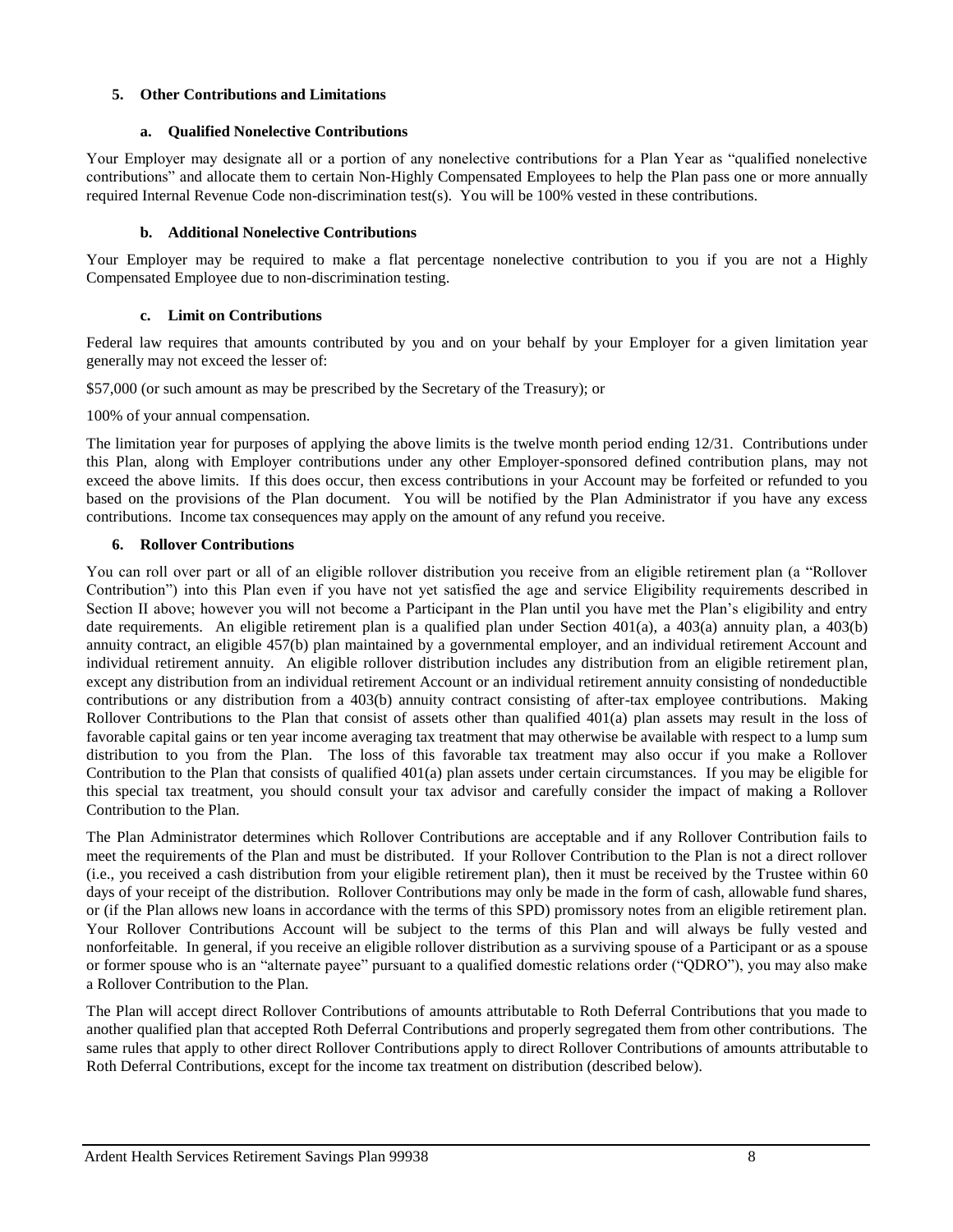# **IV. INVESTMENTS**

#### <span id="page-10-0"></span>**A. Investments**

The Employee Retirement Income Security Act of 1974 (ERISA) imposes certain duties on the parties who are responsible for the operation of the Plan. These parties, called fiduciaries, have a duty to invest Plan assets in a prudent manner. However, an exception exists for plans that comply with ERISA Section 404(c) and permit a Participant to exercise control over the assets in his/her Account and choose from a broad range of investment alternatives. This Plan is intended to be a Section 404(c) plan. To the extent that you have directed the investment of assets in your Account under the Plan, you are responsible for the investment decisions you made relating to those assets and the Plan fiduciaries are not responsible for any losses resulting from your investment instructions. To assist you in making informed investment decisions, the Plan Administrator is required to provide you with certain disclosures required under the Department of Labor's participant disclosure regulation (See DOL Regulation §2550.404a-5) initially and on an annual basis. You should contact the Plan Administrator with any questions regarding these disclosures. Fidelity is assisting the Plan Administrator in complying with this regulation and will make this disclosure notice available for you to review and access via Fidelity's website.

## **B. Fidelity® Personalized Planning & Advice** *at Work*

Fidelity® Personalized Planning & Advice (the Service) is a managed account service that invests your workplace savings plan Account in one of several model portfolios created from a mix of your plan's eligible investment options. Fidelity® Personalized Planning & Advice *at Work* is a service of Fidelity Personal and Workplace Advisors LLC and Strategic Advisers LLC. Both are registered investment advisers and are Fidelity Investments companies. For more information, refer to the Fidelity® Personalized Planning & Advice *at Work* Terms and Conditions. The investment options selected are spread among broadly diversified investment types designed to help enhance growth and manage risk. When you enroll in the Service, you are assigned to a model portfolio based on either your investment time horizon, or on your financial situation, risk tolerance, and investment time horizon, depending upon what you choose during enrollment. Once enrolled, your current workplace savings account balance will be reallocated to align with the investment allocation of your assigned model portfolio; future contributions will also be invested according to this model portfolio.

While enrolled in the Service, you are delegating the ongoing management of your Account to the Service. In return for ongoing management, your account will incur an advisory fee for the Service as described in the Pricing Supplement. This fee will be paid from your Account. You will not be able to make any exchanges among investment options or otherwise direct or restrict the management of your account. The Service will allocate and, when appropriate, reallocate the assets in your Account to ensure that it stays in balance with the model portfolio's current mix of investments. Whenever your Account is reallocated or rebalanced to fit your model portfolio, you will receive a confirmation detailing the transactions. You will also receive prospectuses for any investment option you did not previously own.

For more information regarding the Service, or to enroll, log onto NetBenefits<sup>®</sup> at **[https://netbenefits.fidelity.com](https://netbenefits.fidelity.com/)** or call a Fidelity Representative at 866-811-6041.

#### **C. Self-Directed Brokerage**

Fidelity's Self-Directed Brokerage (SDB) program (BrokerageLink) allows a wide variety of investments with a diverse fee structure. Please go online for more information regarding the SDB investment option.

#### **D. Statement of Account and Confirmation Statements**

The assets in the Plan are invested in available investment options and a separate Account is established for each Participant who receives and/or makes a contribution. The value of your Account is updated each business day to reflect any contributions, exchanges between investment options, investment earnings or losses for each investment option and withdrawals. Your account statement is available online, you can view and print a statement for any time period up to 24 previous months. A statement is also available to be automatically mailed to you every three months. You can initiate these mailings by logging on to Fidelity's website and selecting Mail Preferences under the Accounts tab.

Exchanges received and confirmed before the close of the market (usually 4:00 PM (ET)) will be posted on that business day based upon the closing price of the affected investment(s). Exchanges received and confirmed after the market close will be processed on the next business day based upon the closing price of the affected investment(s) on that next business day. A confirmation of your change in the investment of your future contributions or your exchange of an existing fund will be sent to you within five business days or an online confirmation will be available. Fidelity reserves the right to change, restrict, or terminate exchange procedures to protect mutual fund shareholders.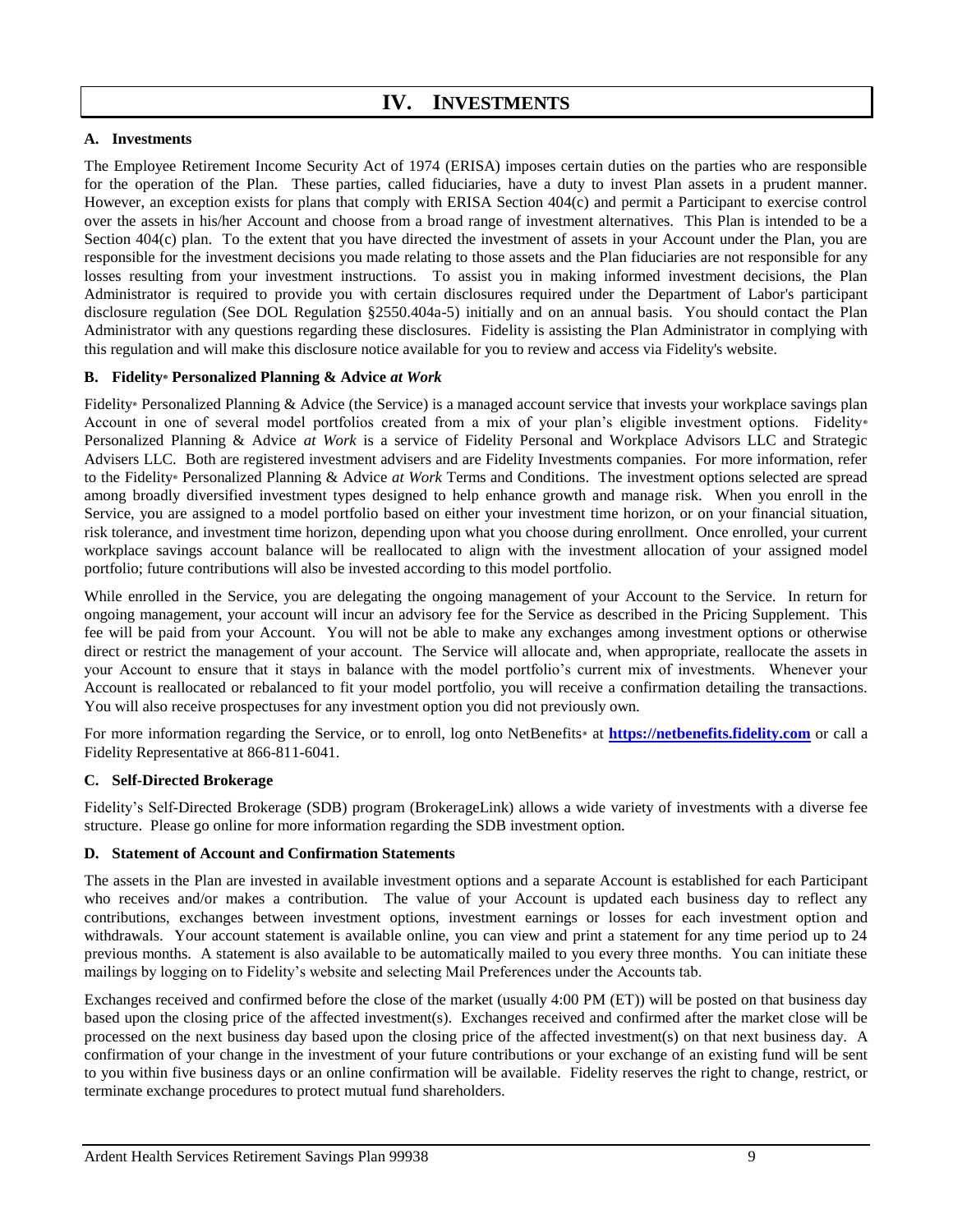# **V.VESTING**

<span id="page-11-0"></span>The term "vesting" refers to your nonforfeitable right to the money in your Account. You receive vesting credit for the number of years that you have worked for your Employer and any Related Employer. In addition, service all non-Related employers that the Plan Sponsor has recognized as a predecessor Employer will be included to determine the number of years of service for vesting purposes.

If you terminate your employment with your Employer, you may be able to receive a portion or all of your Account based on your vested percentage. Your Employer has preserved one or more prior vesting schedules in the Plan. The Additional Vesting Schedules section below will indicate if a different vesting schedule applies to you. You are always 100% vested in your Rollover Contributions, Qualified Nonelective Contributions, Deferral Contributions, Safe Harbor Matching Employer Contributions and any earnings thereon. Your Employer Matching Contributions and Employer Nonelective Contributions and any earnings thereon will be vested in accordance with the following schedule:

| <b>Years of Service</b> | <b>Vesting Percentage</b> |
|-------------------------|---------------------------|
| less than 1             |                           |
|                         |                           |
|                         |                           |
|                         | 60                        |
|                         | 80                        |
|                         |                           |

## **A. Additional Vesting Schedules**

Employees who are members of certain class(es), specified below, receive a different vesting schedule for the below-specified contribution:

If you had assets attributable to the "Frozen Employer Match" as of 12/30/2019, those assets will be subject to the vesting schedule appearing immediately below.

| <b>Years of Service</b> | <b>Vesting Percentage</b> |
|-------------------------|---------------------------|
| less than 2             |                           |
|                         |                           |
|                         |                           |
|                         |                           |
|                         | 100                       |

If you had assets attributable to the "Prior NMHI DB Plan," "Prior Employer Match," "Prior Pension," and/or "Portneauf Discretionary" contributions as of 12/30/2019, you are 100% vested in those assets.

If you had assets attributable to the "BSA Prior Profit Sharing" contributions as of 12/30/2019, you will be subject to the vesting schedule appearing immediately below.

| <b>Years of Service</b> | <b>Vesting Percentage</b> |
|-------------------------|---------------------------|
| less than 3             |                           |
|                         | $\alpha$                  |

Vesting under the Plan is based upon the elapsed time method. Hours of service are not counted and instead periods of service are computed. A period of service starts with your date of employment and, generally, ends on your date of termination. Only your whole years of service with your Employer will be counted to compute your years of service for vesting purposes. For example, if you work three years and ten months then for vesting purposes you will receive credit for three years of service.

## **B. Forfeiture and Re-employment**

If you terminate your employment with your Employer and are less than 100% vested in your Employer Account, you may forfeit the non-vested portion of your Employer Account. A forfeiture will occur in the Plan Year that you receive a distribution of your entire vested Account, or if you do not receive a distribution, after five consecutive one year breaks in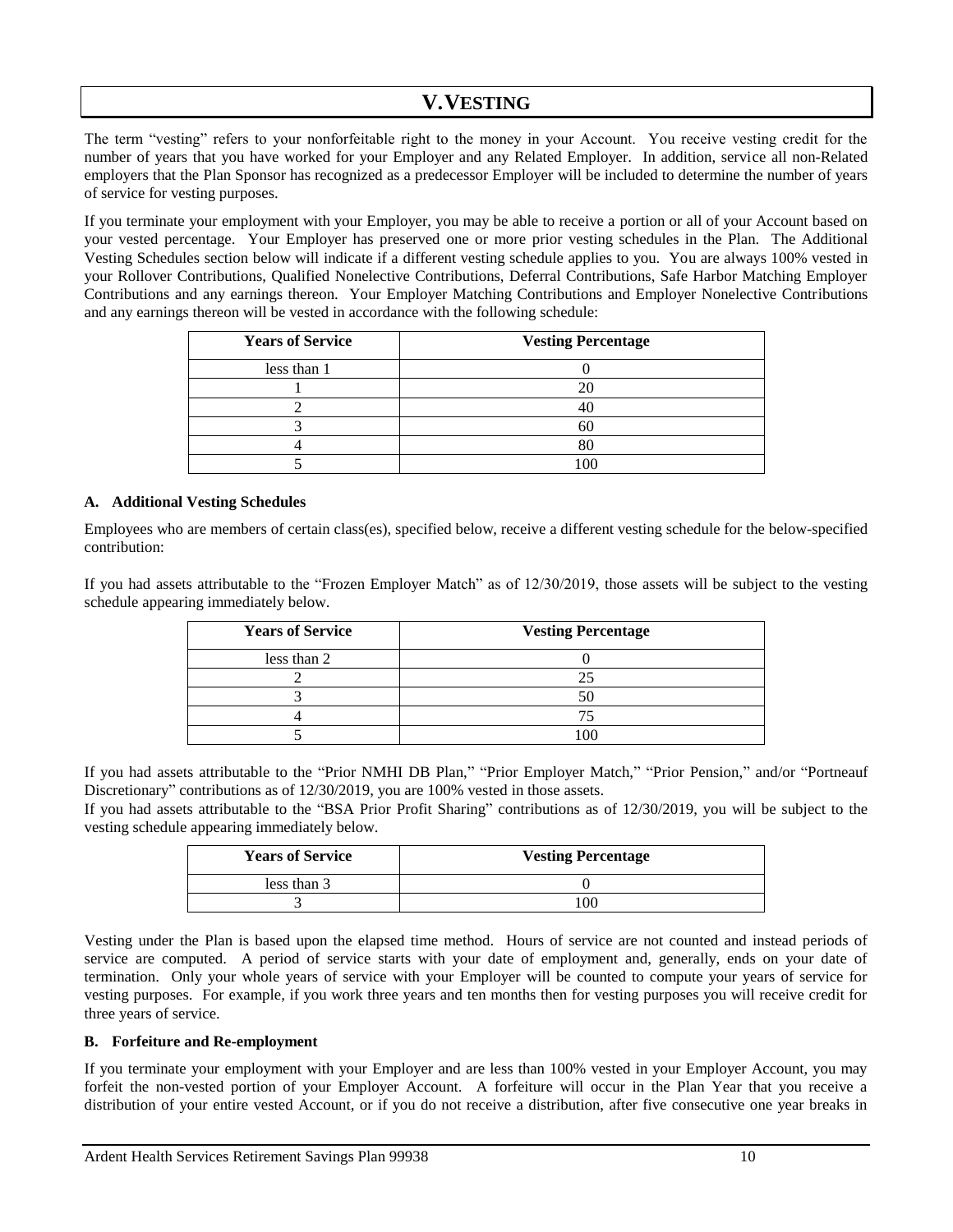service. Forfeitures are retained in the Plan and may first be used to pay administrative expenses. Any remaining amounts will be used to reduce future Employer contributions payable under the Plan.

Example: (This example is for illustration purposes only.) Assuming you terminate your employment in 2020 with the following Account:

| Source   | Amount  | <b>Vested Percentage</b> | <b>Vested Amount</b> |
|----------|---------|--------------------------|----------------------|
| Employee | \$2,000 | $100\%$ t                | \$2,000              |
| Employer | .000    | 80%                      | 800                  |
| Total    | \$3,000 |                          | \$2,800              |

You received a \$2,800 distribution in 2020 from the Plan. This represented a complete distribution of your Account. A \$200 forfeiture will occur in 2020.

† You are always 100% vested in your own employee Deferral Contributions and earnings in the Plan.

A one-year break in service occurs when you have less than one hour of service in the twelve consecutive month period beginning with the earlier of the day your employment terminates or the 12 month anniversary of the date on which you are otherwise first absent from service. Notwithstanding the above, if you are absent from work due to a maternity or paternity leave, then the 12-consecutive month period beginning on the first anniversary of the first date of that absence will not be a one-year break in service, and if you are absent from work due to a leave of absence under the Family and Medical Leave Act, no 12-consecutive month period beginning on the first anniversary of the first date of that absence, and subsequent anniversaries, during which the absence continues, will be a one-year break in service, provided you return to work following the leave.

When any period of absence is due to military service entitling you to reemployment rights under federal law and you return to work at the Employer or a Related Employer following that absence, there will be no break in service and you will be credited with service for the entire period of that absence.

If you were a Participant when you terminated your employment and are re-employed by your Employer, then you will again become a Participant on the date you complete one hour of service. Your period of employment before you were rehired is referred to as your pre-break service. Your period of employment after you were rehired is referred to as your post-break service. If you are re-employed after incurring five consecutive one-year breaks in service then your post-break service will not count in determining your vesting percentage in your pre-break Account balance. Your post-break service will count in determining your vesting percentage in your pre-break Account balance and any forfeited amounts will be restored to your Account if:

- You are re-employed by your Employer before you incur five consecutive one-year breaks in service, and
- If you received distribution of your vested Account and you repay the full amount of the distribution before the end of the five-year period that begins on the date you are re-employed.

**Example:** Assume you terminate employment with your Employer in 2020 with an Account balance of \$3,000, of which \$2,800 is vested. You elect to receive a lump sum distribution of your vested Account balance. The remainder, or \$200, is forfeited in 2020. If you are rehired on January 1, 2021 and repay the \$2,800 distribution prior to January 1, 2026, the \$200 previously forfeited will be restored to your Account. Additionally, your service after January 1, 2021 is counted toward vesting your pre-break Account balance of \$3,000.

# **VI. IN SERVICE WITHDRAWALS AND LOANS**

<span id="page-12-0"></span>You may contact Fidelity to take a withdrawal or loan from the Plan. The amount of any taxable withdrawal that is not rolled over into an Individual Retirement Account or another qualified employer retirement plan will be subject to 20% federal tax withholding and applicable state income taxes. A 10% Internal Revenue Code early withdrawal penalty tax may apply to the amount of your withdrawal if you are under the age of 59½ and do not meet one of the Internal Revenue Code exceptions. For information regarding the taxation of amounts attributable to Roth contributions, see the Distribution of Benefits section of the SPD.

The following types of withdrawals are available under the Plan: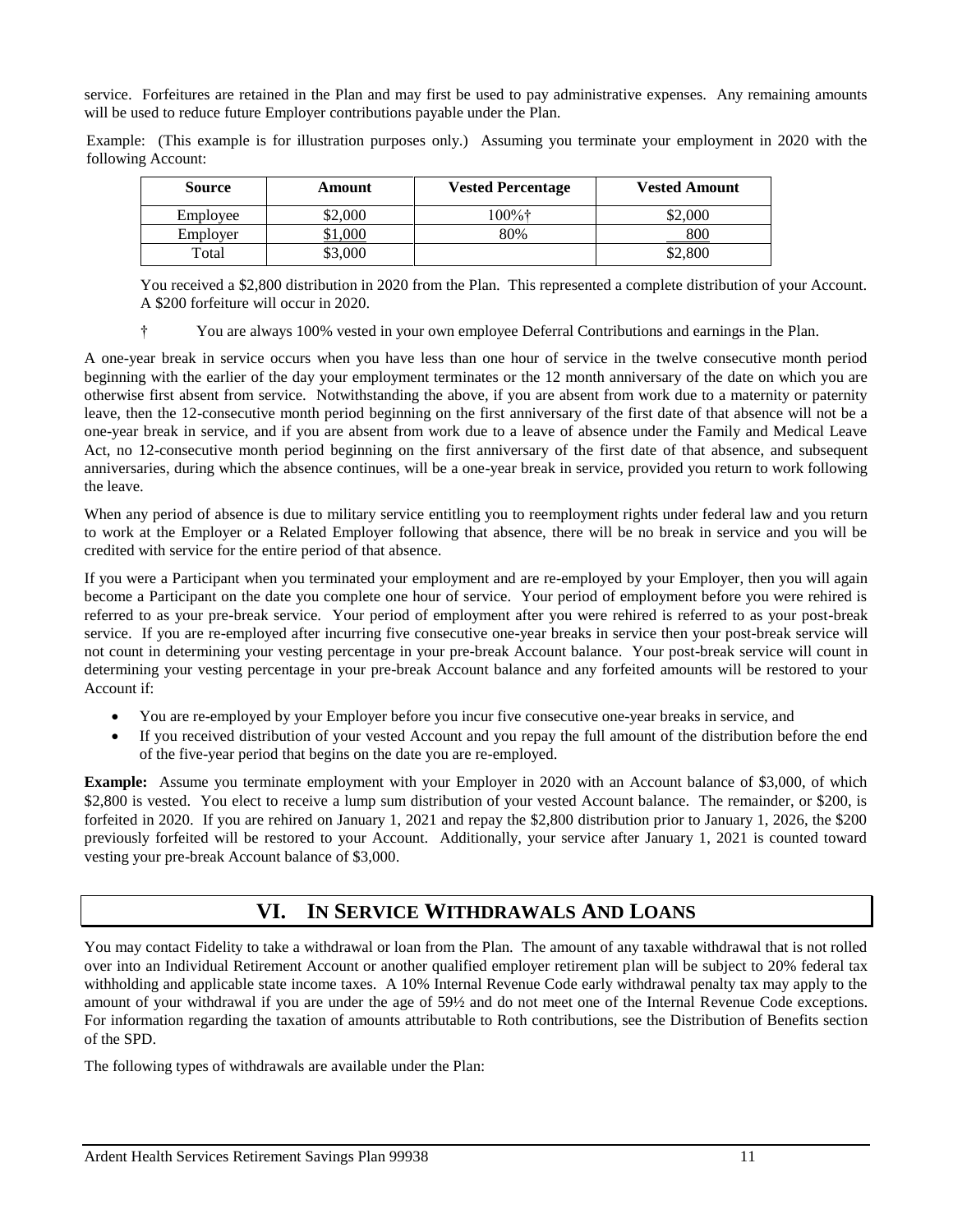# **A. Hardship Withdrawals**

As an Employee, you may apply to withdraw certain contributions to satisfy specific, immediate and heavy financial needs. In accordance with Internal Revenue Service regulations, you must first exhaust all other assets reasonably available to you prior to obtaining a hardship withdrawal. This includes obtaining any in-service withdrawal(s) available from your Account. Your hardship application may be made directly through Fidelity and is subject to an approval process. You will be required to provide information specific to the hardship reason and documentation required to substantiate your hardship. If you are married your spouse's consent will be required on the hardship withdrawal form. Your spouse's consent must be witnessed by a Plan representative or a notary public. The minimum hardship withdrawal is \$500. Hardship withdrawals will be subject to the 10% nonperiodic income tax withholding rate unless you elect out of the withholding.

If you qualify, you may apply for a hardship withdrawal to satisfy the following needs: (1) certain medical expenses for you, your spouse, children, dependents or a primary beneficiary designated by you under the Plan; (2) the purchase of your principal residence, excluding mortgage payments; (3) to prevent your eviction from, or foreclosure on, your principal residence; (4) to pay for post-secondary education expenses (tuition, related educational fees, room and board) for the next twelve months for you, your spouse, children, dependents or a primary beneficiary designated by you under the Plan; (5) to make payments for burial or funeral expenses for your deceased parent, spouse, child, dependent or a primary beneficiary designated by you under the Plan; (6) to pay expenses for the repair of damage to your principal residence that would qualify for the casualty deduction under Section 165 of the Internal Revenue Code (without regard to whether the loss exceeds any applicable income limit); or (7) any other immediate and heavy financial need as determined based on Internal Revenue Service regulations.

For purposes of this section, the term "primary beneficiary" means a Beneficiary under the Plan who has an unconditional right to all or a portion of your Account upon your death.

Contributions available to withdraw under the terms of this section are:

- Employee Deferral Contributions (including both pretax and Roth deferral contributions if available in the Participant's Account)
- Vested Frozen Employer Match
- Vested Prior Employer Match
- Vested BSA Profit Sharing
- Vested Company Discretionary
- Vested Company Match

## **B. Withdrawals After Age 59½**

If you have reached age 59½, then you may elect to withdraw all or a portion of your entire vested Account while you are still employed by your Employer.

## **C. Withdrawals After Age 70½**

Starting in the calendar year in which you reach age 70½, you may elect to receive distributions calculated in the same manner as Required Minimum Distributions. For more information, please refer to the paragraph so entitled under the Distributable Events subsection of this SPD's section on Distribution of Benefits below.

## **D. Withdrawals After Normal Retirement Age**

You may elect to withdraw your vested Account balance after you reach the Plan's normal retirement age, 65, or delay it until you retire. Notwithstanding the above, by law certain contributions including employee deferral, qualified matching, safe harbor matching, qualified nonelective, and safe harbor nonelective contributions cannot be withdrawn prior to age 59½.

## **E. Withdrawals of Rollover Contributions**

If you have a balance in your rollover contributions Account, you may elect to withdraw all or a portion of it. There is no limit on the number of withdrawals of this type.

# **F. Qualified Reservist Distribution**

If you have been called to active military duty for more than 179 days or for an indefinite period, you may elect to withdraw your Deferral Contributions during your active duty period. The withdrawal will not be subject to the 10% early withdrawal penalty tax. You may also elect to repay the distribution to an IRA within two years after the end of your active duty period.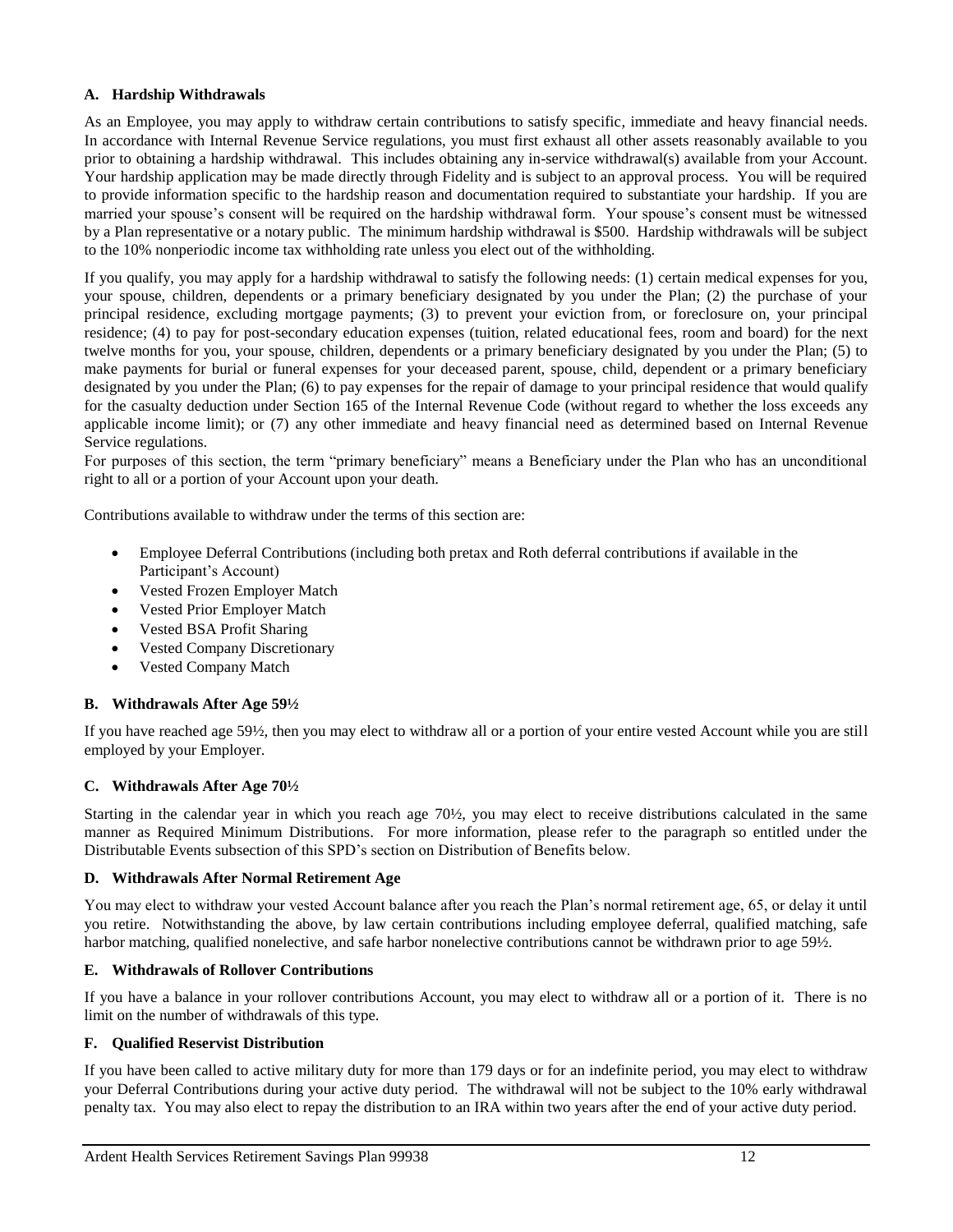# **G. Active Military Distribution**

If you are performing Qualified Military Service for a period of greater than 30 days, you may elect to withdraw your Deferral Contributions, Safe Harbor Matching contributions and Qualified Nonelective Contributions during your active duty period. You will be suspended from making any contributions for 6 months following the distribution and the withdrawal may be subject to the 10% early withdrawal penalty tax.

## **H. Roth In-Plan Conversion**

You may elect to have certain vested assets held on a pre-tax basis converted to be considered designated Roth contributions for Plan purposes. Only assets eligible for rollover distribution may be converted. Tax implications (including those triggered by early distribution) inherent to designated Roth balances, as well as any other restrictions on in-service withdrawals under the Plan, will apply to the converted assets.

# **I. Participant Loans**

Loans from your vested Account balance shall be made available to all qualifying Participants on a reasonably equivalent basis. Loans are not considered distributions and are not subject to Federal or state income taxes, provided they are repaid as required. While you do have to pay interest on your loan, both the principal and interest are deposited in your Account. You can obtain more information about loans in the Plan's Loan Procedures supplied by the Plan Administrator (attached at the end of this SPD).

# **VII. ADDITIONAL BENEFITS**

<span id="page-14-0"></span>The Plan has the following additional benefits from the Protected Benefits Addendum of the Adoption Agreement:

The "Prior NMHI DB Plan" source accrued under the New Mexico Heart Institute, PA 401(k) Profit Sharing Plan will continue to be available as of the later of age 50 or 10 years of service.

<span id="page-14-1"></span>The Normal Retirement Age for the New Mexico Heart Institute, PA 401(k) Profit Sharing Plan Participants whose assets merged to the Plan on 12/31/2018 will continue to be age 60.

# **VIII. DISTRIBUTION OF BENEFITS**

# **A. Eligibility For Benefits**

A distribution can be made to you if you request one due to your disability, retirement or termination of employment from your Employer and any Related Employer. Your Beneficiary or Beneficiaries may request a distribution of your vested Account balance in the event of your death. The value of your Account balance will continue to increase or decrease, as appropriate, based on the investment returns until it is distributed.

You may defer receipt of your distribution until a later date. However, you cannot postpone it if your vested Account balance is \$5,000 or less, in which case the Plan Administrator will direct the Trustee that any Account exceeding \$1,000 be distributed to an Individual Retirement Account or Annuity ("IRA") for your benefit. If your vested Account balance is \$1,000 or less, the Plan Administrator will direct the Trustee to distribute it to you as a lump sum distribution without your consent. Prior to such distribution you have the right to request that the amount be distributed directly to you as a lump sum payment or to request that it be rolled-over to a different IRA provider or another retirement plan eligible to receive rollover contributions.

If you fail to request a different treatment of an automatic distribution under the Plan's Cash-Out Provision described in the foregoing paragraph, your distribution will be paid over to an IRA provider chosen by the Plan Administrator and invested in a product designed to preserve the principal of that distribution while still providing a reasonable rate of return and preserving liquidity. The fees assessed against this newly established IRA by its provider will be paid by the Participant.

If you have questions regarding the Plan's automatic rollover rules, the Plan's IRA provider for automatic rollovers, or the fees and expenses applicable to the automatic rollover IRA, please contact the Plan Administrator. Your consent will be required for any distribution if your vested Account balance is greater than \$5,000.

You should consult with your tax advisor to determine the financial impact of your situation before you request a distribution. You may apply for a distribution by contacting Fidelity. Most distributions have been pre-approved by the Plan Administrator.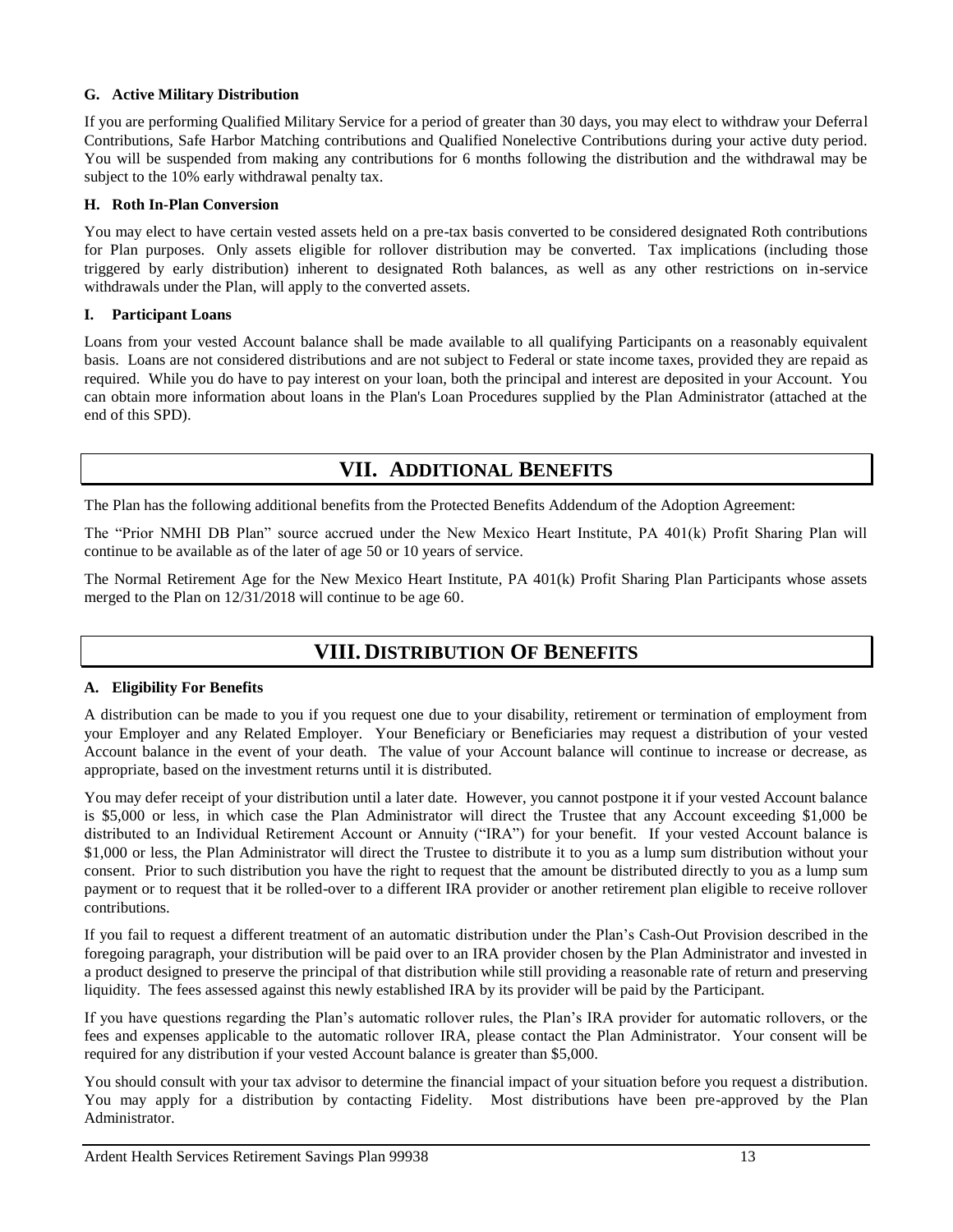## **B. Distributable Events**

You are eligible to request a distribution of your vested Account balance based on any of the following events:

## **1. Death**

If you are a Participant in the Plan and die, your vested Account balance, if any, will be paid to your designated Beneficiary or Beneficiaries. If you are an Employee of your Employer or a Related Employer at the time of your death, your Account balance will automatically become 100% vested. Also, if you are a Participant in the Plan and die while performing Qualified Military Service, then your Account balance will become 100% vested. You may designate a Beneficiary or Beneficiaries online through the Fidelity website, however, if you are married and want to designate someone other than your spouse as your primary Beneficiary, you must print a form from the website and your spouse must consent to this designation by signing the form. His/her signature must be witnessed as described on the form.

# **2. Disability**

If you meet the definition of Disability under the Plan while you are employed by your Employer or a Related Employer and then terminate your employment, you will become 100% vested in your Account balance if you are not already fully vested. You may request a distribution of your Account balance only if you terminate your employment with your Employer or Related Employer.

# **3. Retirement**

If you are an Employee of your Employer or a Related Employer at the time you attain your early retirement age of 55 and complete 5 years of service or you attain your normal retirement age of 65, your Account balance will automatically become 100% vested. You may take an early retirement distribution at or after age 55 and after you complete 5 years of service, but you must first terminate your employment with your Employer or Related Employer.

# **4. Required Minimum Distributions**

You are required by law to receive a Required Minimum Distribution (RMD) from the Employer's Plan, unless you are a more than five percent owner of the Employer, no later than April 1 of the calendar year following the calendar year you turn 70½ or terminate your employment, whichever is later. If you are a more than five percent owner of the Employer, you must start receiving your distribution no later than April 1 of the calendar year following the calendar year you turn 70½. Once you start receiving your RMD, you should receive it at least annually until all assets in your Account are distributed.

## **5. Termination of Employment**

Generally, if you terminate your employment with your Employer and all Related Employers, you may elect to receive a distribution of your vested Account balance from the Plan.

# **C. Form of Payments**

Only for Participants with assets in the "Prior Money Purchase" source, the normal form of payment under the Plan is a qualified joint and survivor annuity as described below. For all other Plan Participants, the normal form of payment is a lump sum distribution. The forms of payments that you may elect, after satisfying any waiver requirement, under the Plan are listed in this section below.

## **1. Lump Sum Distributions**

Your entire vested Account balance will be paid to you in a single distribution or other distribution that you elect.

## **a. Non-rollover Distribution**

Any distribution paid directly to you will be subject to mandatory Federal income tax withholding of 20% of the taxable distribution and the remaining amount will be paid to you. You cannot elect out of this tax withholding but you can avoid it by electing a direct rollover distribution as described below. This withholding is not a penalty but a prepayment of your Federal income taxes.

Subject to certain exceptions (for example, with respect to a distribution of excess Deferral Contributions to Highly Compensated Employees due to nondiscrimination test results), the entire amount of your Account under the Plan attributable to Roth contributions will be distributed to you free from Federal income tax (including the earnings portion) if the distribution occurs after the five taxable year period beginning with the first taxable year you made a designated Roth contribution to the Plan (or to a plan you previously participated in, if earlier, if amounts attributable to those previous Roth contributions were directly rolled over to this Plan), provided the distribution is also made: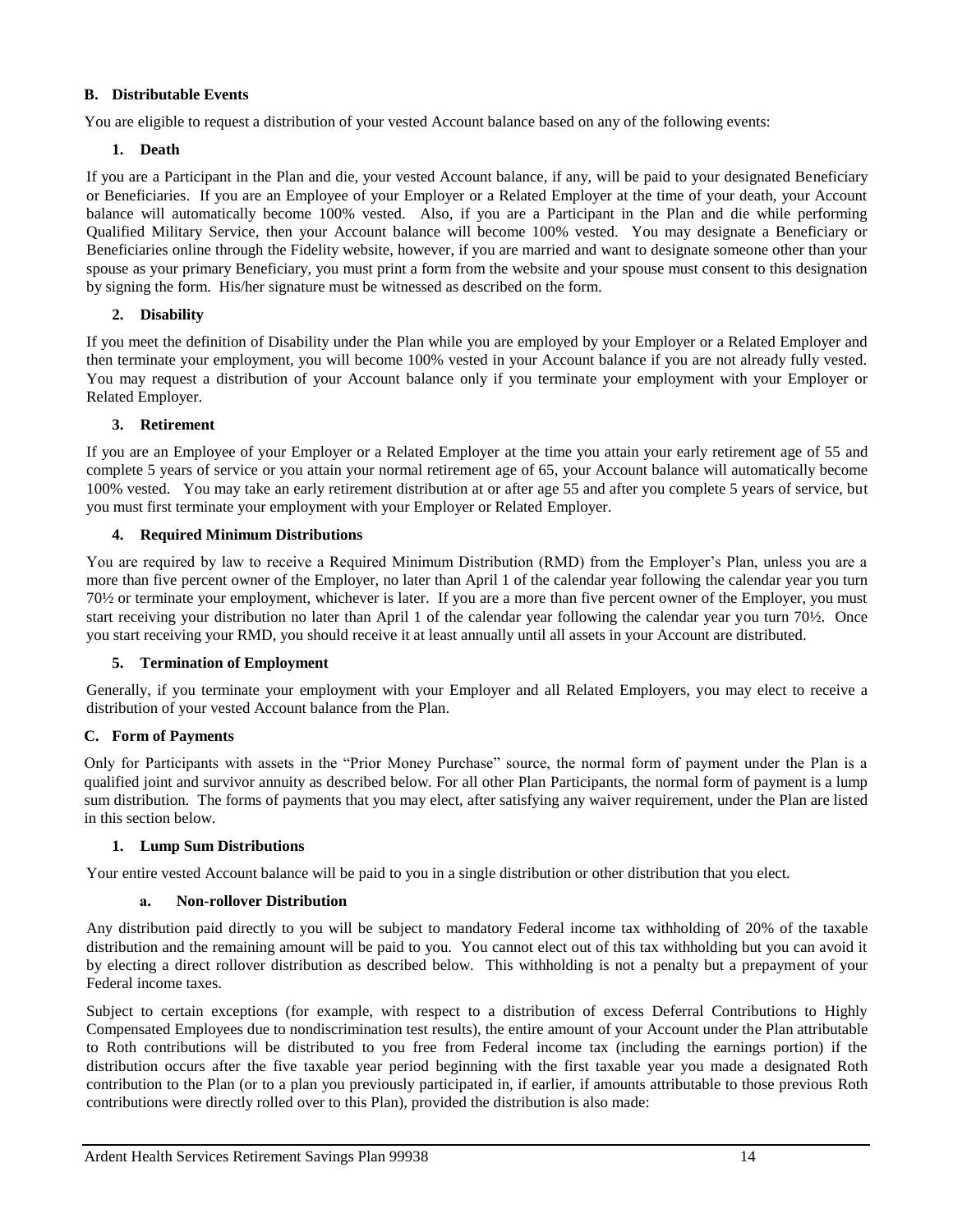- On or after you attain age 59  $\frac{1}{2}$ ; or
- To your Beneficiary (or estate) on or after your death; or
- Pursuant to your being disabled.

You may rollover the taxable distribution you receive to an Individual Retirement Account (IRA) or your new employer's qualified plan, if it accepts rollover contributions and you roll over this distribution within 60 days after receipt. You will not be taxed on any amounts timely rolled over into the IRA or your new employer's qualified Plan until those amounts are later distributed to you. Any amounts not rolled over may also be subject to certain early withdrawal penalties prescribed under the Internal Revenue Code.

# **b. Direct Rollover Distribution**

You may request that your entire distribution be rolled directly into a Fidelity IRA, a non-Fidelity IRA or to your new employer's qualified plan if it accepts rollover contributions. Federal income taxes will not be withheld on any direct rollover distribution.

- **(1) Rollover to Fidelity IRA** Once you have set up a Fidelity Rollover IRA account, you may request that your vested Account balance be transferred to that account.
- **(2) Rollover to Non-Fidelity IRA** A check will be issued by the Trustee payable to the IRA custodian or trustee for your benefit. The check will contain the notation 'Direct Rollover' and it will be mailed directly to you. You will be responsible for forwarding it on to the custodian or trustee.
- **(3) Rollover to your New Employer's Qualified Plan** You should check with your new employer to determine if its plan will accept rollover contributions. If allowed, then a check will be issued by the Trustee payable to the trustee of your new employer's qualified plan. The check will contain the notation 'Direct Rollover' and it will be mailed directly to you. You will be responsible for forwarding it on to the new trustee.

# **c. Combination Non-rollover Distribution and Direct Rollover**

You may request that part of your distribution be paid directly to you and the balance rolled into an IRA, your new employer's retirement plan, or a 403(a) annuity.

You will pay income tax on the amount of any taxable distribution you receive from the Plan unless it is rolled into an IRA or your new employer's qualified Plan. A 10% IRS premature distribution penalty tax may also apply to your taxable distribution unless it is rolled into an IRA or another qualified plan. The 20% Federal income tax withheld under this section may not cover your entire income tax liability. In the case of a combination distribution, if any portion of the eligible rollover distribution consists of after-tax contributions, the amount paid directly to you will be considered to consist completely of after-tax contributions before any after-tax contributions are attributed to the portion paid as a direct rollover. Consult with your tax advisor for further details.

# **2. Partial Withdrawals following Termination of Employment**

Withdrawals of any portion of your vested balance will be available to you after you have terminated your employment.

# **3. Installment Distributions**

Your vested Account balance will be paid to you in substantially equal amounts over a period of time. You may elect annual or more frequent installments. You may elect to receive a lump sum distribution after you start to receive installment distributions. The direct rollover distribution rules referred to in the lump sum distribution section also apply to installment distributions.

# **4. Qualified Joint And 50% Survivor Annuity (and corresponding Qualified Preretirement 100% Survivor Annuity)**

This option only applies to Participants with assets in the "Prior Money Purchase" source. Annuity forms of payment are available only with respect to vested balances in the following portion of your Account: Prior NMHI DB Plan, Prior Pension, and Roth In-Plan Conversion. If you are single, your vested Account balance will be paid to you in the form of a single life annuity unless you elect a different form of payment. If you are married, your vested Account balance will be paid to you in the form of a joint and survivor annuity (called the qualified joint and survivor annuity) unless you and your spouse elect a different form of payment.

Your vested Account balance, as of your annuity starting date, will be used by the Trustee to purchase a life annuity contract from an insurance company if you are single, or a joint and survivor annuity if you are married. (The annuity starting date is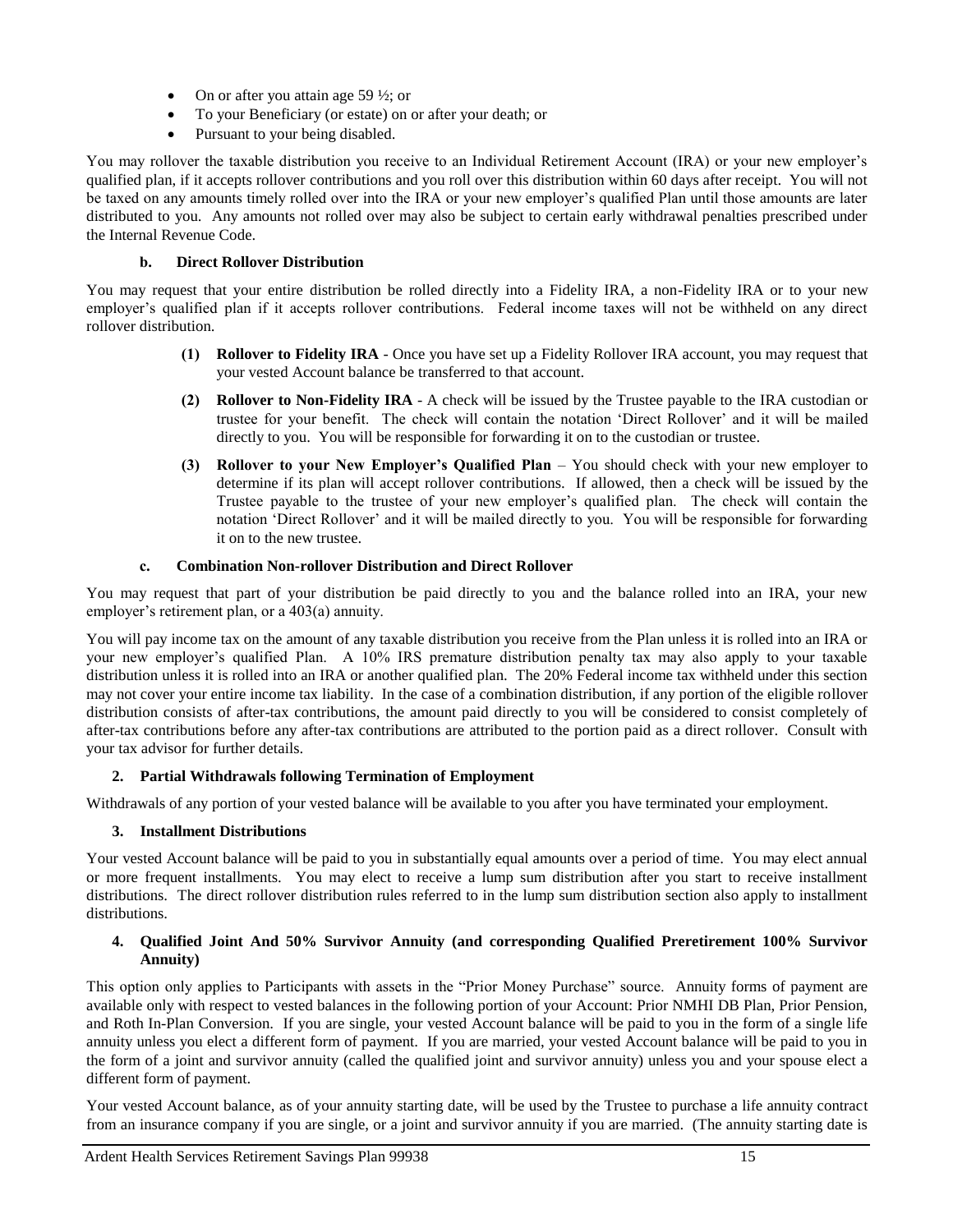the first day of the first period for which an amount is payable as an annuity.) The insurance company will make monthly payments to you for your life based upon the type of annuity purchased. If you are single, you will receive a lifetime income under a single life annuity. The payments will cease upon your death and will not pay any death benefits to any Beneficiary. If you are married as of the annuity starting date, the joint and survivor annuity will pay you a level monthly payment for your life and, if your spouse survives you, he/she will receive for his/her life at least 50% of the level monthly payment payable to you during your life. The joint and survivor annuity will not pay any death benefits to other Beneficiaries.

If you die before attaining the Plan's retirement age, then 100% of your Account balance will be distributed through a qualified preretirement survivor annuity to your surviving spouse, unless that qualified annuity has been waived by you with the consent of your spouse.

In the case of the joint and survivor annuity, the Plan Administrator shall not less than 30 days and not more than 180 days prior to the annuity starting date provide you with a written explanation of: (i) the terms and conditions of a qualified joint and survivor annuity; (ii) your right to make and the effect of an election to waive the joint and survivor annuity form of benefit; (iii) the rights of your spouse; and (iv) the right to make, and the effect of, a revocation of a previous election to waive the qualified joint and survivor annuity.

The annuity starting date for a distribution in a form other than a joint and survivor annuity may be less than 30 days after receipt of the written explanation described in the preceding paragraph provided: (a) you have been provided with information that clearly indicates that you have at least 30 days to consider whether to waive the qualified joint and survivor annuity and elect (with spousal consent which must be in writing and witnessed by a notary public or a Plan representative) a form of distribution other than a qualified joint and survivor annuity; (b) you are permitted to revoke any affirmative distribution election at least until the annuity starting date or, if later, at any time prior to the expiration of the 7-day period that begins the day after the explanation of the joint and survivor annuity is provided to you; and (c) the annuity starting date is a date after the date that the written explanation was provided to you.

# **5. Joint & 75% Survivor Annuity**

This form of distribution is only available for Participants with assets in the "Prior Money Purchase" source. Annuity forms of payment are available only with respect to vested balances in the following portion of your Account: Prior NMHI DB Plan, Prior Pension, Roth In-Plan Conversion.

If you are married, you may also elect to receive your distribution in the form of a joint and 75% survivor annuity, but to do so you will have to waive the qualified joint and survivor annuity and have your spouse consent to such a waiver as described above. This annuity has a stream of payments similar to the qualified joint and survivor annuity described above, but paying your surviving spouse a monthly benefit of at least 75% of the benefit payable to you during your life.

# **IX. MISCELLANEOUS INFORMATION**

## <span id="page-17-0"></span>**A. Benefits Not Insured**

Benefits provided by the Plan are not insured or guaranteed by the Pension Benefit Guaranty Corporation under Title IV of the Employee Retirement Income Security Act of 1974 because the insurance provisions under ERISA are not applicable to this particular Plan. You will only be entitled to the vested benefits in your Account based upon the provisions of the Plan and the value of your Account will be subject to investment gains and losses.

## **B. Attachment of Your Account**

Your Account may not be attached, garnished, assigned or used as collateral for a loan outside of this Plan except to the extent required by law. Your creditors may not attach, garnish or otherwise interfere with your Account balance except in the case of a proper Internal Revenue Service tax levy or a Qualified Domestic Relations Order (QDRO). A QDRO is a special order issued by the court in a divorce, child support or similar proceeding. In this situation, your spouse, or former spouse, or someone other than you or your Beneficiary, may be entitled to a portion or all of your Account balance based on the court order. Participants and Beneficiaries can obtain, without a charge, a copy of QDRO procedures either by accessing the qdro.fidelity.com website, or by calling Fidelity. A fee will be assessed for each new QDRO order, please reference the QDRO procedures documentation for a description of the fee.

## **C. Plan-to-Plan Transfer Of Assets**

The Plan Sponsor may direct the Trustee to transfer all or a portion of the assets in the Account of designated Participants to another plan or plans maintained by your Employer or other employers subject to certain restrictions. The plan receiving the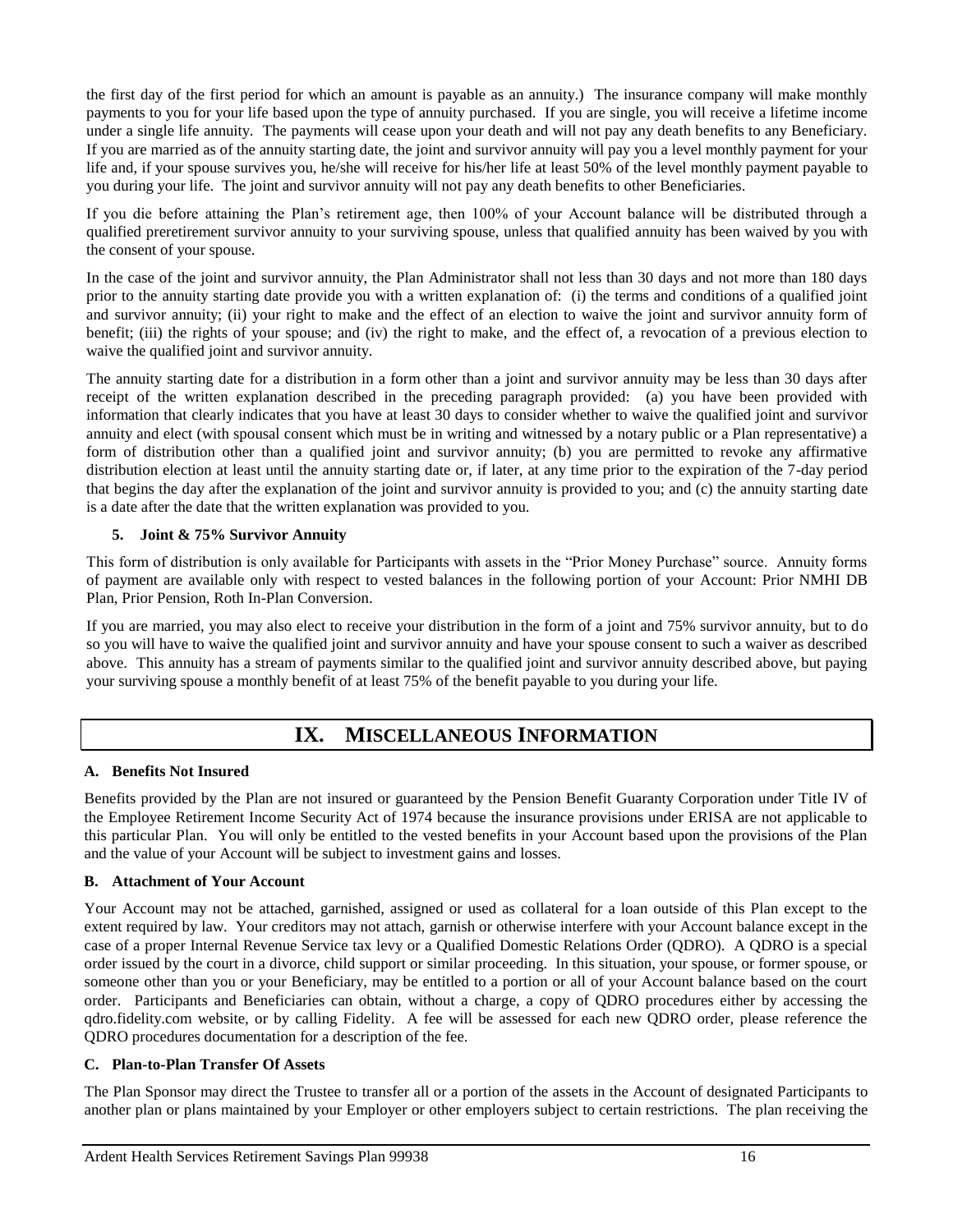Trust Funds must contain a provision allowing the transfer and preserve any benefits required to be protected under existing laws and regulations. In addition, a Participant's vested Account balance may not be decreased as a result of the transfer to another plan.

## **D. Plan Amendment**

The Plan Sponsor reserves the authority to amend certain provisions of the Plan by taking the appropriate action. However, any amendment may not eliminate certain forms of benefits under the Plan or reduce the existing vested percentage of your Account balance derived from Employer contributions.

# **E. Plan Termination**

The Plan Sponsor has no legal or contractual obligation to make annual contributions to or to continue the Plan. The Plan Sponsor reserves the right to terminate the Plan at any time by taking appropriate action as circumstances may dictate. In the event the Plan should terminate, each Participant affected by such termination shall have a vested interest in his Account of 100 percent. The Plan Administrator will facilitate the distribution of Account balances in single lump sum payments to each Participant in accordance with Plan provisions until all assets have been distributed by the Trustee. Each Participant in the Plan upon Plan termination will automatically become 100% vested in his/her Account balance.

# **F. Interpretation of Plan**

The Plan Administrator has the power and discretionary authority to construe the terms of the Plan based on the Plan document, existing laws and regulations and to determine all questions that arise under it. Such power and authority include, for example, the administrative discretion necessary to resolve issues with respect to an Employee's eligibility for benefits, credited services, and retirement, or to interpret any other term contained in Plan documents. The Plan Administrator's interpretations and determinations are binding on all Participants, Employees, former Employees, and their Beneficiaries.

# **G. Electronic Delivery**

This SPD and other important Plan information may be delivered to you through electronic means. This SPD contains important information concerning the rights and benefits of your Plan. If you receive this SPD (or any other Plan information) through electronic means you are entitled to request a paper copy of this document, free of charge, from the Plan Administrator. The electronic version of this document contains substantially the same style, format and content as the paper version.

# **X.INTERNAL REVENUE CODE TESTS**

## <span id="page-18-0"></span>**A. Non-Discrimination Tests**

The Plan must pass Internal Revenue Code non-discrimination tests as of the last day of each Plan Year to maintain a qualified Plan. These tests are intended to ensure that the amount of contributions under the Plan do not discriminate in favor of Highly Compensated Employees. In order to meet the tests, your Employer encourages participation from all eligible Employees. Depending upon the results of the tests, the Plan Administrator may have to refund Deferral Contributions contributed to the Plan and vested matching contributions to certain Highly Compensated Employees, as determined under Internal Revenue Service regulations. Deferral Contributions or matching contributions will be refunded to you from applicable investment options. You will be notified by the Plan Administrator if any of your contributions will be refunded to you.

In the event that the Plan Administrator distributes amounts attributable to excess Deferral Contributions to Highly Compensated Employees as a result of the non-discrimination test applicable to Deferral Contributions, a Highly Compensated Employee who made both pre-tax and Roth Deferral Contributions during the applicable year will first receive a return of amounts attributable to Pre-tax Deferral Contributions to the extent the Highly Compensated Employee made pretax Deferral Contributions during the applicable Plan Year. The remainder of any such distribution will come from amounts attributable to the Roth Deferral Contributions the Highly Compensated Employee made during the applicable Plan Year. The Plan may be subject to additional types of non-discrimination testing depending upon the benefits available under the Plan.

## **B. Top Heavy Test**

The Plan may be subject to the Internal Revenue Code "top-heavy" test. In that circumstance, the Plan Administrator tests this Plan, together with any other Employer-sponsored qualified plans that cover one or more key employees, to ensure that no more than 60% of the benefits are for key employees. If this Plan is top-heavy, then your Employer may be required to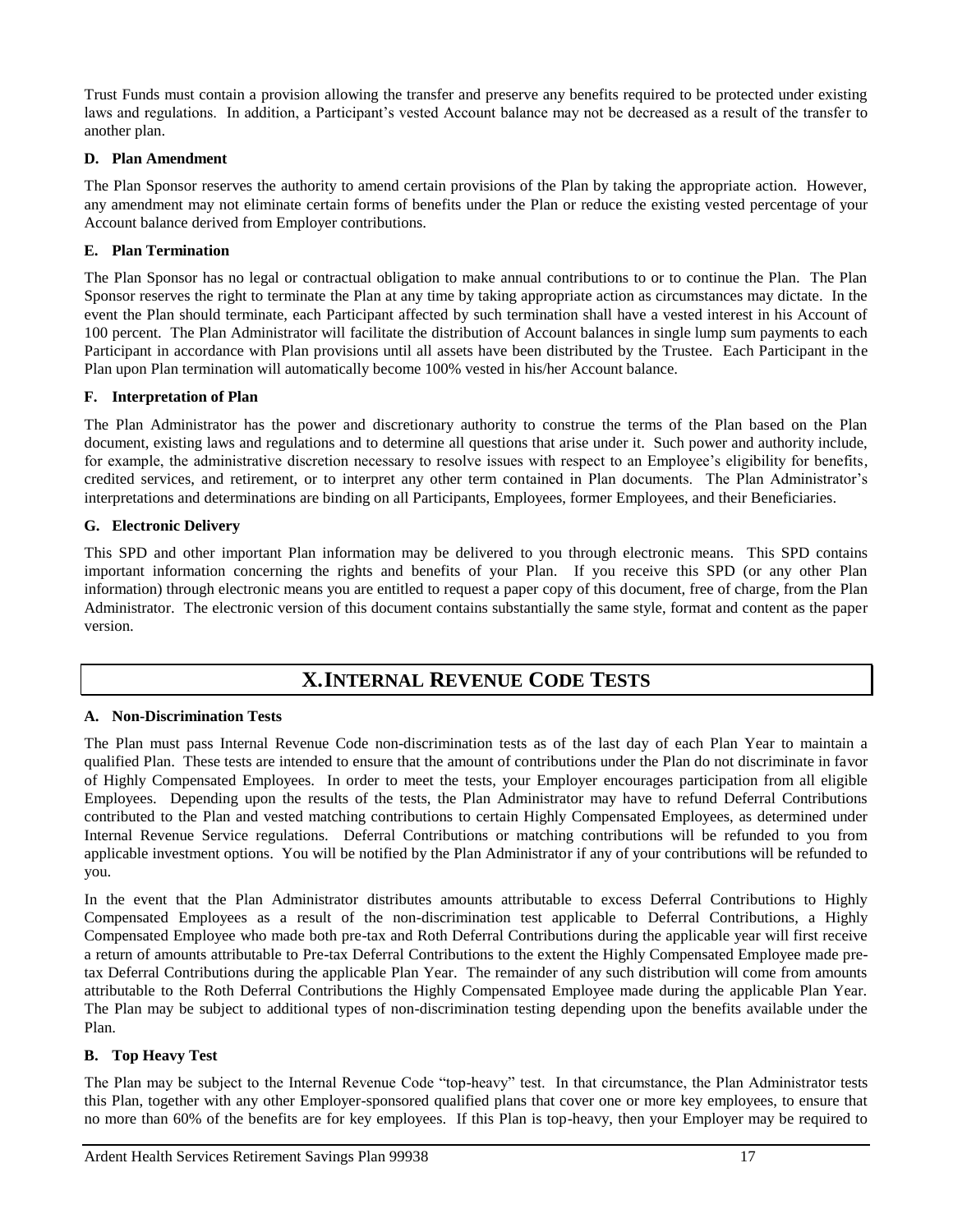<span id="page-19-0"></span>make a minimum annual contribution on your behalf to this, or another Employer sponsored plan, if you are employed as of Plan Year-end. You will be vested for these contributions in accordance with the vesting shown for nonelective contributions within the Vesting section of this SPD.

# **XI. PARTICIPANT RIGHTS**

## **A. Claims**

## **1. Claims Procedures**

A Plan Participant or Beneficiary may make a claim for benefits under the Plan. Any such claim you file must be submitted to the Plan Administrator in a form and manner acceptable to the Plan Administrator. Contact the Plan Administrator for more information. Generally, the Plan Administrator will provide you with written notice of the disposition of your claim within 90 days after receipt of your claim by the Plan. If the Plan Administrator determines that special circumstances require an extension of time to process your claim, the Plan Administrator will furnish written notice of the extension to the claimant prior to the expiration of the initial 90-day period. In no event shall such extension exceed a period of 90 days from the end of the initial period the Plan Administrator had to dispose of your claim. The extension notice shall indicate the special circumstances requiring an extension of time and the date by which the Plan expects to render the benefit determination. In the event the claim is denied, the Plan Administrator will disclose to you in writing the specific reasons for the denial, a reference to the specific provisions of the Plan on which the determination is based, a description of additional material or information necessary for the claimant to perfect the claim and an explanation of why it is required, and information about the steps that must be taken to submit a timely request for review, including a statement of your right to bring a civil action under Section 502(a) of ERISA following as adverse determination upon review.

## **2. Review Procedures (For Appeal of an Adverse Benefit Determination)**

You may appeal the denial of your claim made under the procedures described above within 60 days after the date following your receipt of notification of the denied claim by filing a written request for review with the Plan Administrator. This written request may include comments, documents, records, and other information relating to your claim for benefits. You shall be provided, upon your request and free of charge, reasonable access to, and copies of, all documents, records, and other information relevant to your claim for benefits. The review will take into account all comments, documents, records, and other information submitted by you relating to the claim, without regard to whether such information was submitted or considered in the initial benefit determination. Generally, the Plan Administrator will provide you with written notice of the disposition of your claim on review within 60 days after receipt of your appeal by the Plan. If the Plan Administrator determines that special circumstances require an extension of time to process your claim, the Plan Administrator will furnish written notice of the extension to the claimant prior to the expiration of the initial 60-day period. In no event shall such extension exceed a period of 60 days from the end of the initial period the Plan Administrator had to dispose of your claim. The extension notice shall indicate the special circumstances requiring an extension of time and the date by which the Plan expects to render the benefit determination. In the event the claim on review is denied, the Plan Administrator will disclose to you in writing the specific reasons for the denial, a reference to the specific provisions of the Plan on which the determination is based, a description of additional material or information necessary for the claimant to perfect the claim and an explanation of why it is required, and information about the steps that must be taken to submit a timely request for review, including a statement of your right to bring a civil action under Section 502(a) of ERISA following an adverse determination upon review.

The Plan Administrator shall provide you with written notification of a plan's benefit determination on review. In the case of an adverse benefit determination, the notification shall set forth, in a manner calculated to be understood by you – the specific reason or reasons for the adverse determinations, reference to the specific plan provisions on which the benefit determination is based, a statement that you are entitled to receive, upon your request and free of charge, reasonable access to, and copies of, all documents, records, and other information relevant to your claim for benefits.

## **B. Statement of ERISA Rights**

As a Participant in the Plan, you are entitled to certain rights and protections under ERISA. ERISA provides that all Plan Participants shall be entitled to:

## **1. Receive Information About Your Plan and Benefits**

 Examine, without charge, at the Plan Administrator's office and at other specified locations, such as worksites and union halls, all documents governing the Plan, including insurance contracts and collective bargaining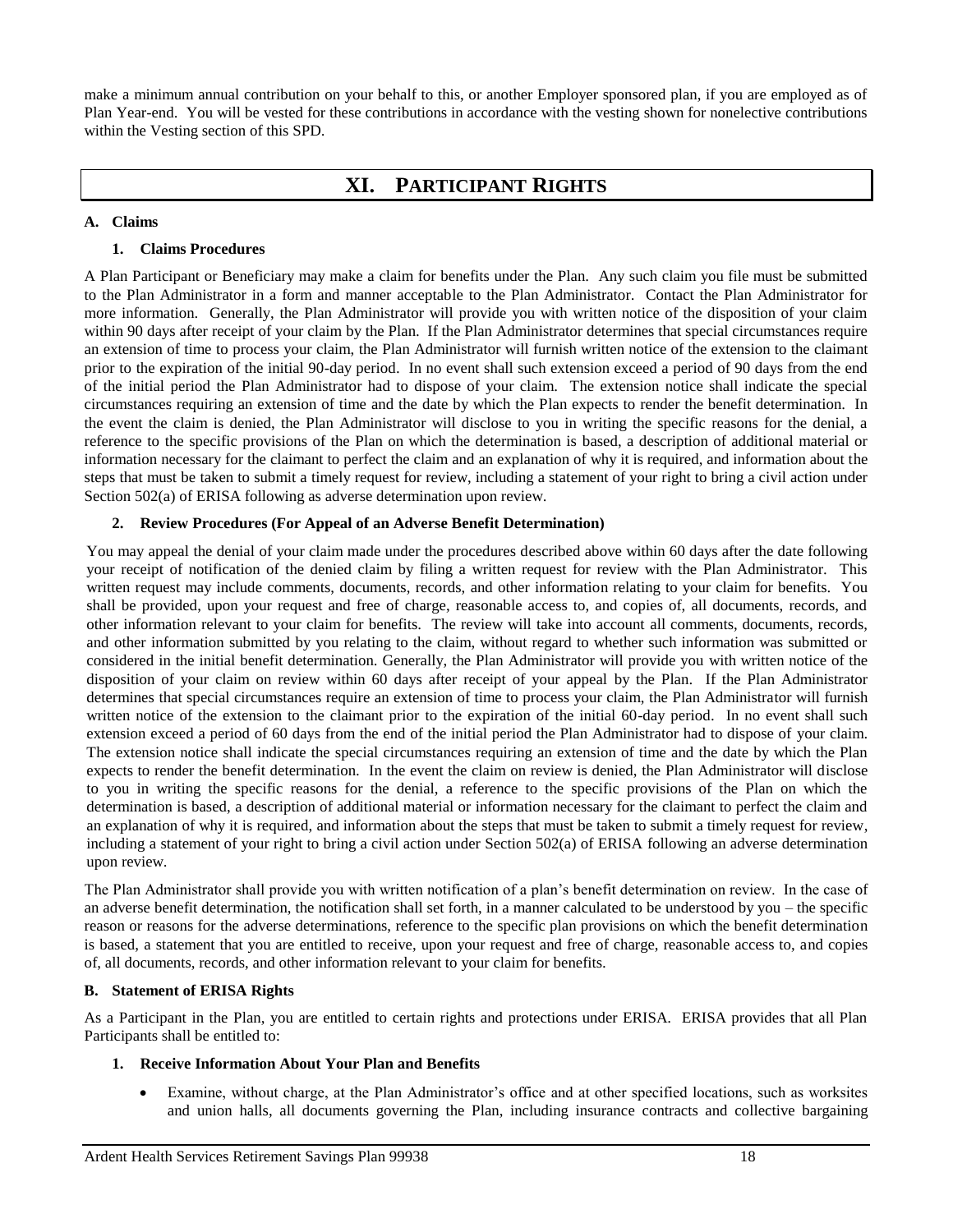agreements, and a copy of the latest annual report (Form 5500 Series) filed by the Plan with the U.S. Department of Labor and available at the Public Disclosure Room of the Employee Benefits Security Administration.

- Obtain, upon written request to the Plan Administrator, copies of documents governing the operation of the Plan, including insurance contracts and collective bargaining agreements, and copies of the latest annual report (Form 5500 Series) and updated SPD. The Plan Administrator may make a reasonable charge for the copies.
- Receive a summary of the Plan's annual financial report. The Plan Administrator is required by law to furnish each Participant with a copy of this Summary Annual Report each year.
- Obtain a statement telling you the fair market value of your vested, accrued benefit, as of the date for which the benefits are reported, if you stop working under the Plan now. If you do not have a right to a benefit under the Plan, the statement will tell you how many more years you have to work to get a right to a benefit. This statement must be requested in writing and is not required to be given more than once every twelve (12) months. The Plan must provide the statement free of charge.

## **2. Prudent Actions by Fiduciaries**

In addition to creating rights for Plan Participants, ERISA imposes duties upon the people who are responsible for the operation of the employee benefit plan. The people who operate your Plan, called "fiduciaries" of the Plan, have a duty to do so prudently and in the interest of you, other Plan Participants and Beneficiaries. No one, including your Employer, your union, or any other person, may fire you or otherwise discriminate against you in any way to prevent you from obtaining a retirement benefit or exercising your rights under ERISA.

# **3. Enforce Your Rights**

Subject to the time limitation described below, if your claim for a benefit under the Plan is denied or ignored, in whole or in part, you have a right to know why this was done, to obtain copies of documents relating to the decision without charge, and to appeal any denial, all within certain time schedules. Under ERISA, there are steps you can take to enforce the above rights. For instance, if you request a copy of Plan documents or the latest annual report from the Plan and do not receive them within 30 days, you may file suit in a Federal court. In such a case, the court may require the Plan Administrator to provide the materials and pay you up to \$110 a day until you receive the materials, unless the materials were not sent because of reasons beyond the control of the Plan Administrator. The Plan's agent for legal service of process in the event of a lawsuit is the Plan Administrator.

If you have a claim for benefits which is denied or ignored, in whole or in part, you may file suit in a state or Federal court. In addition, if you disagree with the Plan's decision or lack thereof concerning the qualified status of a domestic relations order, you may file suit in Federal court. If it should happen that Plan fiduciaries misuse the Plan's money, or if you are discriminated against for asserting your rights, you may seek assistance from the U.S. Department of Labor, or you may file suit in a Federal court. The court will decide who should pay court costs and legal fees. If you are successful, the court may order the person you have sued to pay these costs and fees. If you lose, the court may order you to pay these costs and fees, for example, if it finds your claim frivolous.

## **4. Assistance with Your Questions**

If you have any questions about your Plan, you should contact the Plan Administrator. If you have any questions about this statement or your rights under ERISA, or if you need assistance in obtaining documents from the Plan Administrator, you should contact the nearest office of the Employee Benefits Security Administration, U.S. Department of Labor, listed in your telephone directory or the Division of Technical Assistance and Inquiries, Employee Benefits Security Administration, U.S. Department of Labor, 200 Constitution Avenue N.W., Washington, D.C. 20210. You may also obtain certain publications about your rights and responsibilities under ERISA by calling the publications hotline of the Employee Benefits Security Administration.

## **C. When to Bring an Action in Court**

You may file a lawsuit regarding the denial of an appeal after following the claims and review procedures above. You must file any lawsuit within 12 months after the date the Plan Administrator issued its final decision on an appeal. If you do not file a claim or exhaust the claims review process for any reason, any lawsuit must be filed within 12 months of the date of the conduct at issue in the lawsuit (which includes, among other things, the date you became entitled to any Plan benefits at issue in the lawsuit). If you fail to file a lawsuit within these timeframes, you will lose your right to bring the lawsuit at any later time.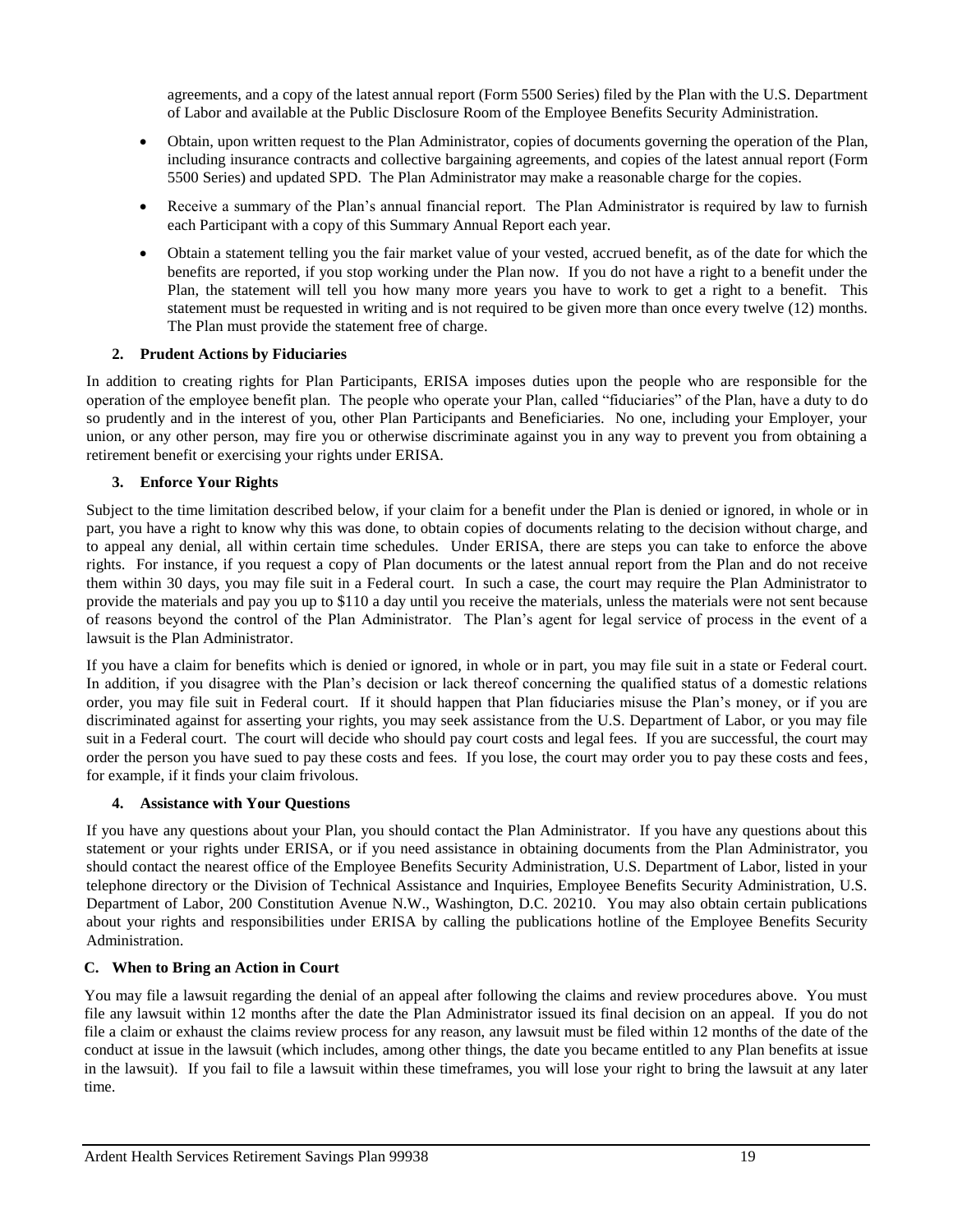# **XII. SERVICES AND FEES**

<span id="page-21-0"></span>Fees and expenses charged under your Account will impact your retirement savings, and fall into three basic categories*. Investment fees* are generally assessed as a percentage of assets invested, and are deducted directly from your investment returns. Investment fees can be in the form of sales charges, loads, commissions, 12b-1 fees, or management fees. Certain of these Investment fees may not apply depending upon the funds and share classes available in the Plan. You can obtain more information about such fees from the documents (e.g., a prospectus) that describe the investments available under your Plan. *Plan administration fees* cover the day-to-day expenses of your Plan for recordkeeping, accounting, legal and trustee services, as well as additional services that may be available under your Plan, such as daily valuation, telephone response systems, internet access to Plan information, retirement planning tools, and educational materials. In some cases, these costs are covered by investment fees that are deducted directly from investment returns. In other cases, these administrative fees are either paid directly by your Employer, or are passed through to the Participants in the Plan, in which case a recordkeeping fee will be deducted from your Account. *Transaction-based fees* are associated with optional services offered under your Plan, and are charged directly to your Account if you take advantage of a particular Plan feature that may be available, such as a Plan loan. For more information on fees associated with your Account, refer to your Account statement or speak with the Plan Administrator.

The information contained herein has been provided by the Plan Administrator.